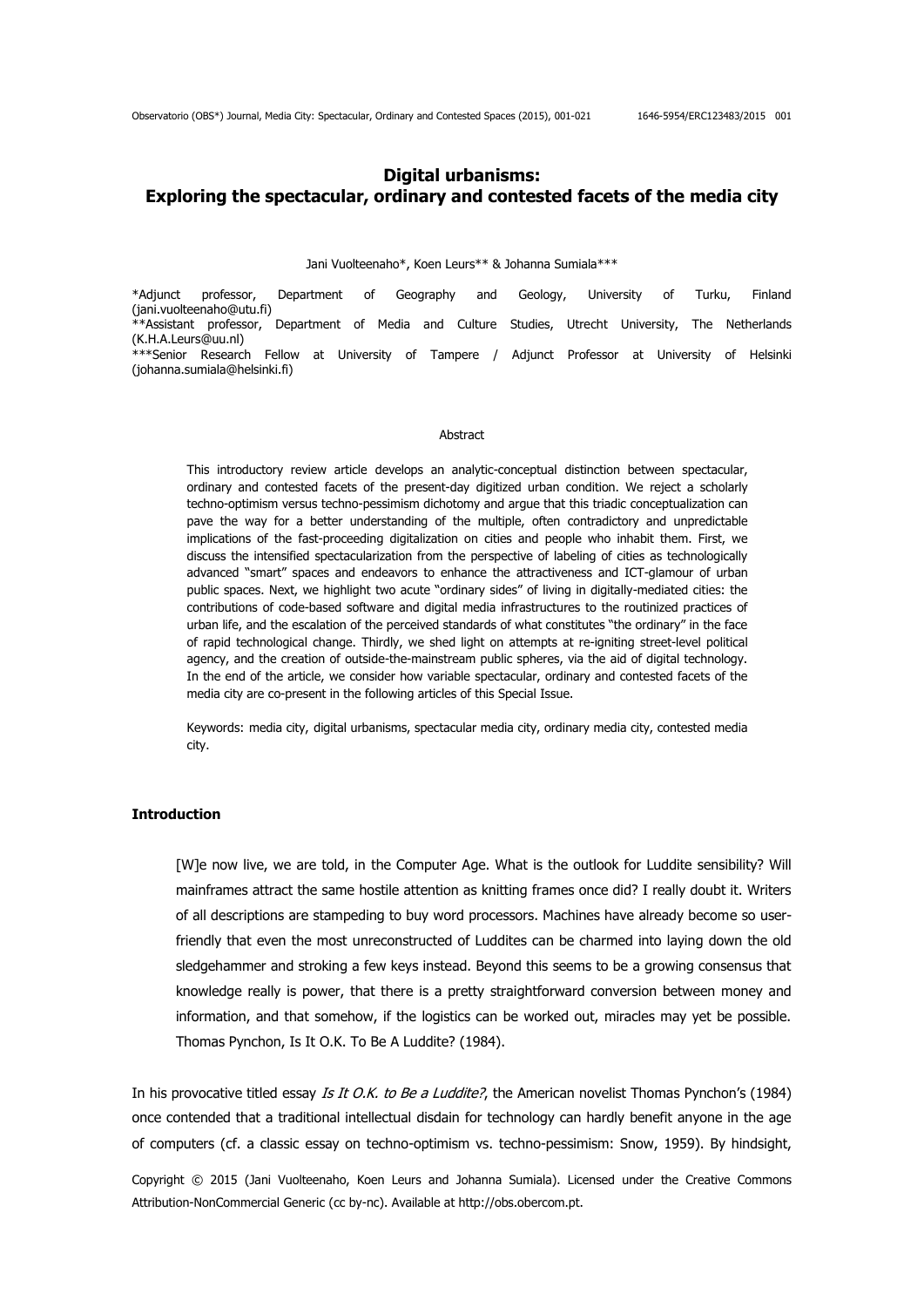Pynchon's three decades old prognosis about a widespread dissolution of anti-technological academicculturalist stances seems a prescient vision, in growing numbers also among critical scholars (cf. earlier criticisms of the Machinery and Information Ages: Marcuse, 1968; Murphy et al., 1986; Webster & Robins, 1986). Notwithstanding the myriad black-boxed concerns over digital data, privacy and surveillance, scholars across the social sciences and the humanities have embarked on studying the nascent forms of edemocracy, online participation and crowd sourcing, digitally facilitated human creativity and knowledgesharing cultures, not to speak of the deluge of digital humanities and computational social science projects. An unmistakably non-cynical, often practice-oriented thrust of putting the "miracles" of the Digital Age and its latest incarnation of 'Big Data' to do their work for people's and societies' good also prospers in many thematic research fronts. This broader academic turn towards investigating the generative possibilities opened up by information and communication technology (ICT) is also mirrored in urban research, a trans-disciplinary research field at the pivot of this Special Issue of *OBS\* (Observatorio)*.<sup>1</sup>

Of course, not all research in the social sciences and humanities has mutated into one-dimensional celebration of the effects of digital technology. In the aggregate, attitudes towards pervasive digitalization may have taken an increasingly optimistic mood among urban scholars, but far from all of them have edged power inequities and social conflicts in the diverse contexts of digitalized urbanism out of their analytic sight. Equally crucial for our present purposes, the research field in question has illuminated multiple, often contradictory ramifications of the digitally facilitated mediatization in contemporary cities. Hence, instead of rehashing the techno-optimism versus techno-pessimism dichotomy, in this review article, we argue that three important research foci hold strong potential to offer better understanding of the present-day digitized urban condition: spectacular, ordinary and contested facets of the media city.

In the following section, we will thus focus on a dimension of contemporary urbanism that stems from the interplay between corporate capital and digital technology, namely the intensified spectacularization of cities and urban spaces in the wake of their digitalization. As examples, we discuss the en vogue labeling of cities as technologically advanced 'smart' spaces and endeavors to enhance the attractiveness and ICTglamour of urban public spaces. Secondly, we consider implications of the ordinary, digitalized sides of urban everyday life, ranging from people's digitally automated spatial routines to the drastically altered expected necessities of urban life. Thirdly, we offer new insights on social contestation in the context of the digitalized media city. We bring to fore instances of bottom-up challenging of high tech- and new media -driven urban redevelopments and the unprecedentedly efficient spreading of the voices of discontent through digital gadgets. Synthesizing these three dimensions, we finally reflect upon challenges that the diverse and uneven consequences of digitalization in contemporary cities pose to critical media cities scholarship.

<sup>&</sup>lt;sup>1</sup> The articles of this interdisciplinary special issue include papers reworked from the Helsinki conference "Spectacular/Ordinary/Contested Media City", held in the University of Helsinki in May 2013, as well as invited contributions from colleagues working on the intersections between media, city and digital urbanisms.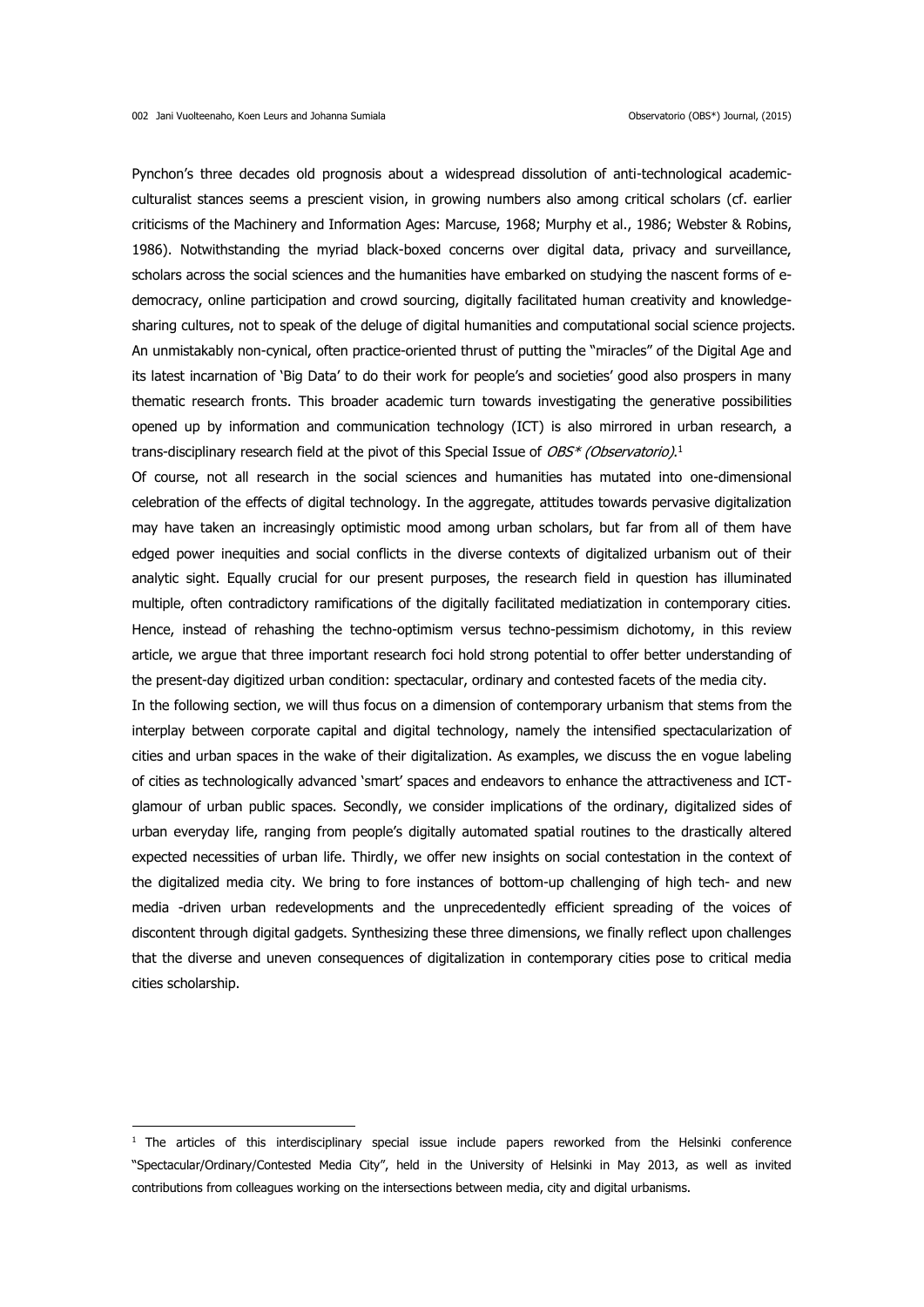## **Spectacularizing the media city**

ICTs have been one of the main driving economic forces in cities over the last few decades, attracting investments and causing fundamental shifts in their symbolic economy (Harvey, 1989; Zukin, 1995; Graham & Marvin, 2001). Contemporary urban entrepreneurialism can be characterized by the two-fold opening of local economies to competition and the globalization of governmental management methods and enterprise cultures. In this connection, high-tech-related city promotion has grown close to a de rigueur component of urban policy-making, often in association with visions built around creative industries (Brenner & Theodore, 2002; see also Sihvonen & Knor, in this issue). Accordingly, the bestowing of cities and prestigious flagship developments with ever more efficient digital infrastructures has not only had numerous intra-urban material and social effects, but arguably also made the digital media city an example par excellence of what Guy Debord (1998, p. 3) once dubbed "advanced spectacularization" in the neoliberalized present. In this article, we review literature and promotional forums such as city websites to concentrate on two distinct features in the attention-seeking staging of cities as ICT-infused spaces (on a generalized theory of spectacularization as attention-seeking, see Crary, 2000). Fashionable global phenomena such as the labeling, indexing and ranking of cities by variable yardsticks of technological advancement and the digital enhancement of urban public life's attractiveness exemplify the relationship between top-down spectacularization strategies and digital forms of urban transformation.

With slightly differing denotations and varying levels of popularity, a range of high tech –associated, more or less futuristic labels – from cyberville to digital media city, flexicity, global city, hackable city, ideopolis, informational city, intelligent city, IT city, media city, mobile city, networked city, new century city, ubiquitous city and smart city, along with specific place names and geographical designations like MediaCityUK, Tomorrow City, Cyberabad and of course Silicon Valley – have become the stock signifiers of urban boosterism, that is, the acts of boosting and promoting contemporary cities. This new, miraculoussounding lexicon for urban techno(u)topias of state-of-the-art digital-technological advancement dominates academic-, government- and business discourses as well as policy recommendations. Akin to the culturally-leaning Creative City -paradigm,<sup>2</sup> a regular practice behind the deployment of such enviable labels has been to anchor them on city-rankings on a global or (macro-)regional scale. Along with cities' economic competitiveness in the global marketplace, such rankings tend to be based on indicators on the intensity of communication networks, the ratios of users of specific ICTs, employment figures of highskilled labor in creative or ICT sectors and other associated variables (e.g. Krätke, 2003; Anttiroiko, 2014). The contemporary smart city discourse exemplifies the spectacularizing overtones in the frenzy to label and rank cities and urban areas in digital technological terms. True, locally pursued smart city agendas characteristically (at least in a rhetorical level of attempting to earn city councils' and residents' consent)

<sup>&</sup>lt;sup>2</sup> As Hollands (2008, p. 316) points out, there exists a relatively close resemblance between smart city literature and a preceding (still forcible) enthusiasm around Richard Florida's (2002) theory of the creative class (for critical accounts: e.g. Peck, 2005; Jeppesen, 2004; Bader & Scharenberg, 2010), a fountainhead for a whole branch consulting industry with a more general focus on the urban preconditions for creativity than in the digital-technology centered smart city discourse. The pivotal role ICTs as facilitators of creativity in culture, media and the arts is though frequently underscored in the smart city agendas (Hollands, 2008, p. 316; see also Sihvonen & Knossen in this issue).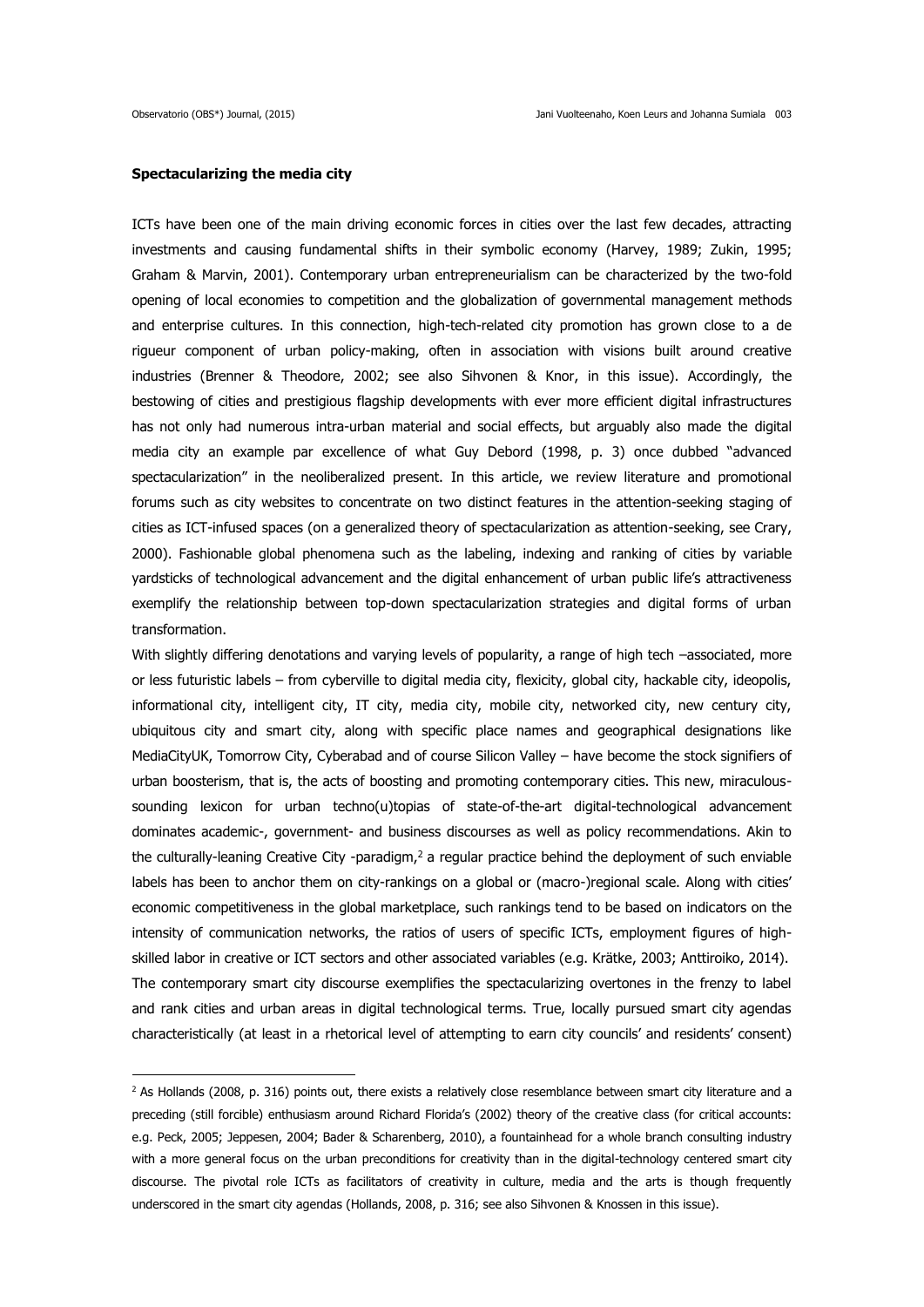cling to a set of progressive goals of facilitating governmental and educational efficiency, e-participation or sustainable development via "intelligent" innovations and infrastructural solutions (see Ylipulli's article in this issue). More problematically, however, these tendencies also echo the socio-economic hierarchization of space, in a true fashion of Debord's (1995 [1967]) sinister visions in The Society of the Spectacle written half a century ago. Witness a description by Papastergiadis et al. (2013, p. 6) on how Tomorrow City in Incheon, South Korea, strives for achieving a status as a world-class smart city:

As one of Asia's major seaports, Incheon fits the paradigm that urban theorist Mike Davis describes as 'imagineered urbanism', in which 'all the arduous intermediate stages of commercial evolution have been telescoped or short-circuited to embrace the "perfected" synthesis of shopping, entertainment and architectural spectacle' (Davis, 2006, p. 54). Updating Archigram's 1960s vision of the 'instant city', Tomorrow City is intended to be the world's best-known example of a 'smart city' aiming at encouraging new inflows of capital, business, technology, language and labour into the already complex local topography. Upon its completion in 2014, it is intended to comprise state-of-the-art high-rise apartments, five-star hotels, international schools and firms, and worldfamous luxury department stores all connected through ubiquitous computing.

The question arises whether cities that are not digitally re-branding themselves are automatically relegated to an unspectacular status of 'dumb cities'? Or will such cities in return champion alternative goals by willingly tapping into a 'low-tech' city image, and possibly 'slow' or 'down-shifted' lifestyles of their residents? More directly to the point of this article, it is deplorable that only a fraction of academic analyses of smart cities have incorporated wider urban perspectives, such as existing critical literature on urban place marketing and other aspect of neo-liberal urban governance (Hollands, 2008, p. 305; see also Söderström et al., 2015; Krivý, forthcoming 2015). Our point here is not to downplay the role that economic-geographical studies of cities labelled as smart, innovative or otherwise have played in facilitating the understanding of the urban causes and effects of the rise of ICT into one of the spearheading economic sectors. However, we argue that the deployment of unmistakably spectacularizing (superlative or otherwise) concept(ualization)s and market-led "language-imagineering" of digitaltechnological advancement need further reflection (see Beauregard, 2003; Hollands, 2008; Vuolteenaho & Kolamo, 2012; Hoyler & Watson, 2013). Ranking cities on the ground of their knowledge-intensive economic performances reminds us of an uncritical celebration of top-ranking urban areas as the role models for the rest of cities in the game of competitive capitalism (cf. Robinson, 2006). In the world of escalated unpredictability and "potentially temporary buzzwords" (Tulloch, 2008, p. 164), academic research on digital urbanism should avoid championing one-size-fits-all patent solutions and model narratives on "smart" cities and technoscapes, even though these are often one-sightedly exalted in city branding discourses in themselves (see also Kitchin, 2015).

Our second entry point into the digitally-led spectacularization of urban space concerns the initiatives of boosting public life and its various audience activities via novel technological solutions. At the level of urban design, one of the intended functions of such endeavors is to enhance a city's technological and visual image by refurbishing its key public arenas (major squares, inner-city plazas and arteries). This is often carried out through installations of dazzling screens and other new "digital street furniture" (e.g.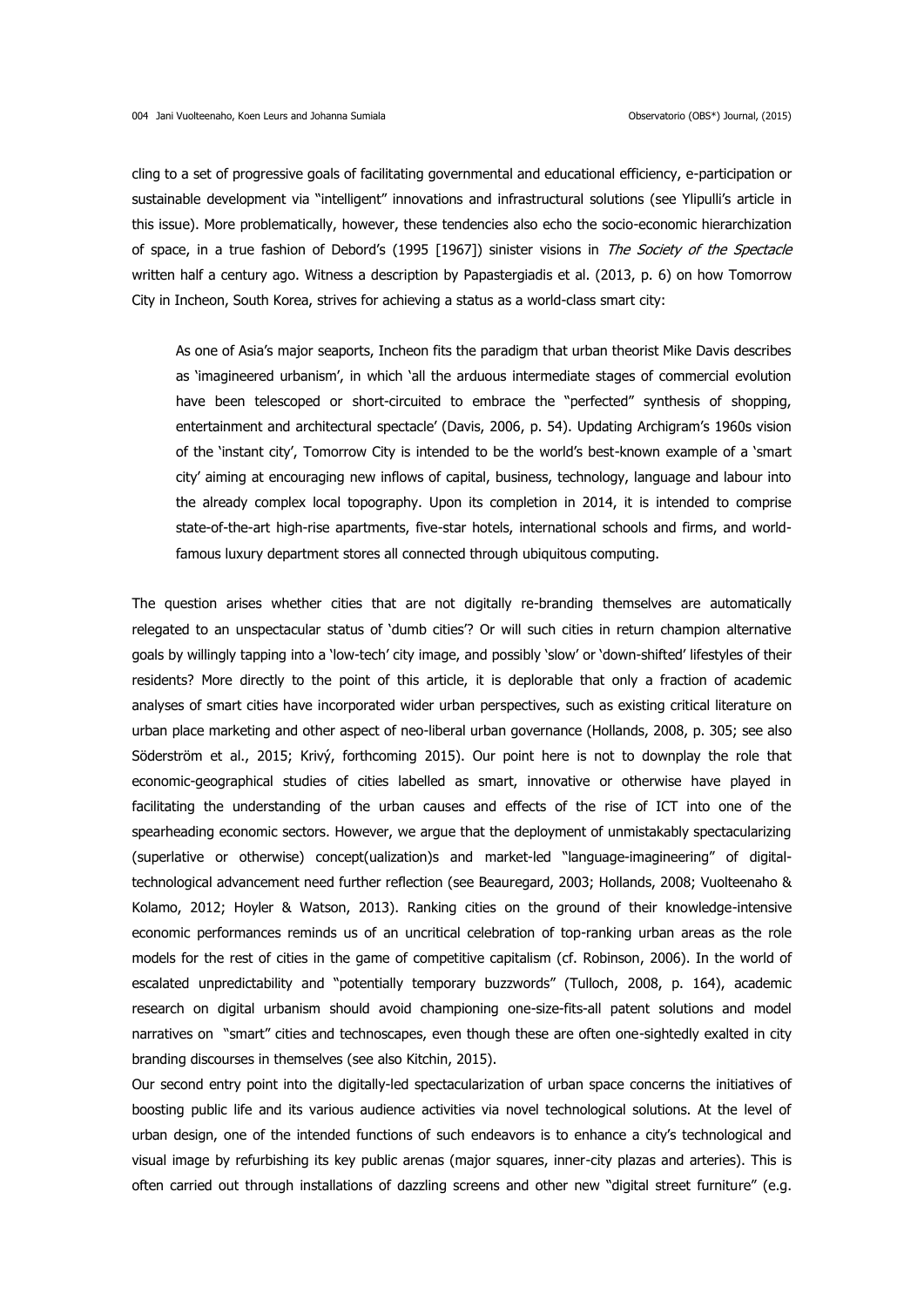Allen, 2006; McQuire, 2008; McQuire et al., 2008; Ridell, 2010). However, the promotional goals of in situ digitalization often go beyond the creation of visually glittering and enticing architectural milieus. In fact, the smart city and other digitalization initiatives frequently involve a more "humanist" aspect to them (Hollands, 2008). To give one example, we may think about facilitation of civic interactivity that takes place via WiFi-based provisioning of intelligent services and information on local happenings, timetables and news for the owners of mobile and location-aware gadgets.

Even more intriguingly, the utilization of interactive digital devices and audio-visual attractions, intended to enhance people's roles as socially and emotionally "engaged" producers of urban events and public stages, has become a new urban megatrend. In their aptly named article Mega Screens for Mega Cities, Papastergiadis et al. (2013, p. 5) point out that recent urban facelifts have taken the relation between urban social space and digital media "to a new level of interdependence", by providing mediated platforms "for the convergence of technology, place, community and body". Let us mention here networked megascreens as a sophisticated instance of "igniting" people to participate in the spectacularization of space through their mediated interactions and self-presentations (on digitally mediated urban audiencing, e.g. McQuire, 2011; Ridell & Zeller, 2013, p. 437). These screens are nowadays utilized not only to gather large crowds in urban events but also to create translocal aesthetic experiences – between plazas in Melbourne and Incheon, or between Stockholm and The Hague, for instance. In these spectacular events, artistic performances and offline- and online reactions on them by audiences take interactively place in two or more geographically distant locations simultaneously (see Verhoeff in this issue; Papastergiadis et al., 2013). A bodily presence seems to be crucial in creating an emotionally engaged atmosphere. Whether screening a translocally shared art happening or a more conventional event from which the mobile gadget users can send greetings and snapshots to their social circles elsewhere, "credible" urban spectacles are impossible without engaged, 'affective' audiences (Hillis, Paasonen & Petit, 2015). Even in the digital age, hardly anything could be duller and more harmful for a city's image than public stages empty of people.

A flipside to all this is the intensified commodification of digitally mediated and spectacularized urban spaces and events. Undeniably, a key institutional motivation behind the encouragement of public, digitally enhanced forms of entertainment, culture and arts in those neoliberalized cities is their potential to stimulate inward investment and attract tourists, professionals and well-to-do locals, who posses economic value as producers or consumers (cf. Amin & Graham, 1997; McLeod, 2002, p. 606; Gotham, 2005, p. 226; Kolamo & Vuolteenaho, 2013). However, rather than engaging affective audiences, an overwhelming majority of recently installed digital screens in urban public spaces seem "monotonously show commercial images" (see Verhoeff's article in this special issue; see also Cronin, 2010).

To take one particular urban glamour zone under closer examination, the MediaCityUK in Salford Quays, an upscale landscape of work and leisure in Greater Manchester, is one site that has employed the "media city" label in its name recently (Ozturk et al., 2010). The planning and creation of this "second largest media and digital cluster" in the UK, has been surrounded by local anxieties about the privileging of market-oriented urban growth and mobilization of urban space for the globalized forms of elite consumption (Christophers, 2008; O'Connor & Gu, 2010). Under the protection of powerful public-private partnerships and state-led creative industry policies — the MediaCityUK has more lately continued its expansion in the immediate proximity of one of UK's most deprived neighborhoods.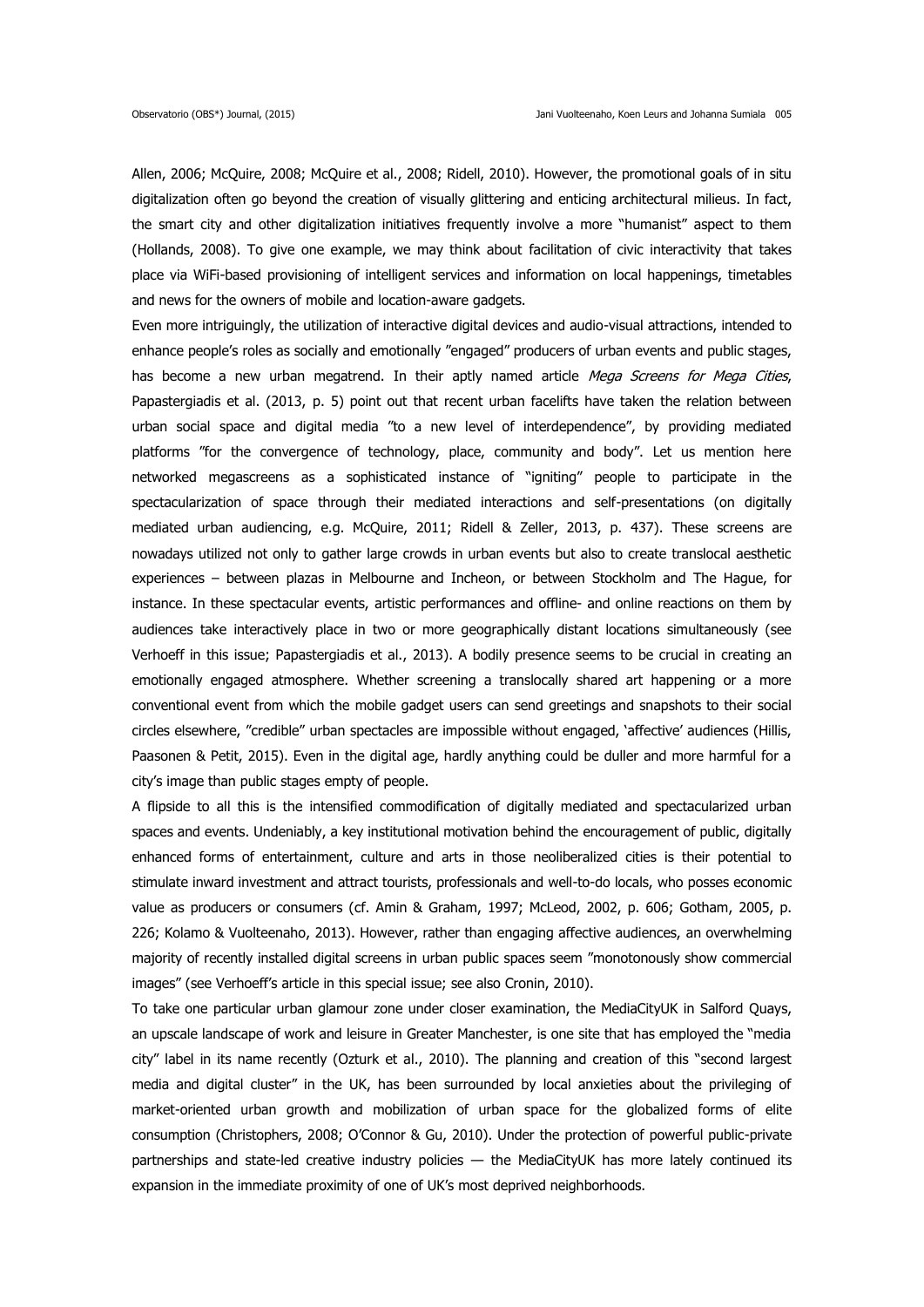

Figure 1. A scene from the MediaCityUK's hub, its main plaza complete with mega screens and flamboyant glass facades of surrounding edifices.

# Photo: Sami Kolamo.

This brings us back to the socially negative ramifications of urban digital facelifts, as current place branding initiatives have been often accused for producing spatial gentrification and the related exclusion of worse-off groups from the target areas (e.g. Boland, 2013). As Graham and Marvin (2001, p. 15) portrayed, in a seminal intervention into what they evocatively called "splintering urbanism", there is a stark disparity between the connected and disconnected urban spaces that is strongly embedded in hightech discourses:

New, highly polarised urban landscapes are emerging where 'premium' infrastructure networks – high speed telecommunications, 'smart' highways, global airline networks – selectively connect together the most favoured users and places, both within and between cities. Valued spaces are thus increasingly defined by their fast-track connections elsewhere, as any examination of the intensifying transport, telecommunications and energy links between the dominant parts of 'global' cities reveals. At the same time, however, premium and high-capability networked infrastructures often effectively by-pass less-favoured and intervening places and what Castells calls 'redundant' users. Often such bypassing and disconnection is directly embedded into the design of networks, both in terms of the geographies of the points they do and do not connect, and in terms of the control placed on who or what can flow over the networks.

While our above discussion has exposed important critical interventions into urban digitalization as spectacle-making, such studies seem to have become rarer in recent years, with the notable exception of scholars concentrating on pervasive and multi-faceted forms surveillance in the digitalized urban present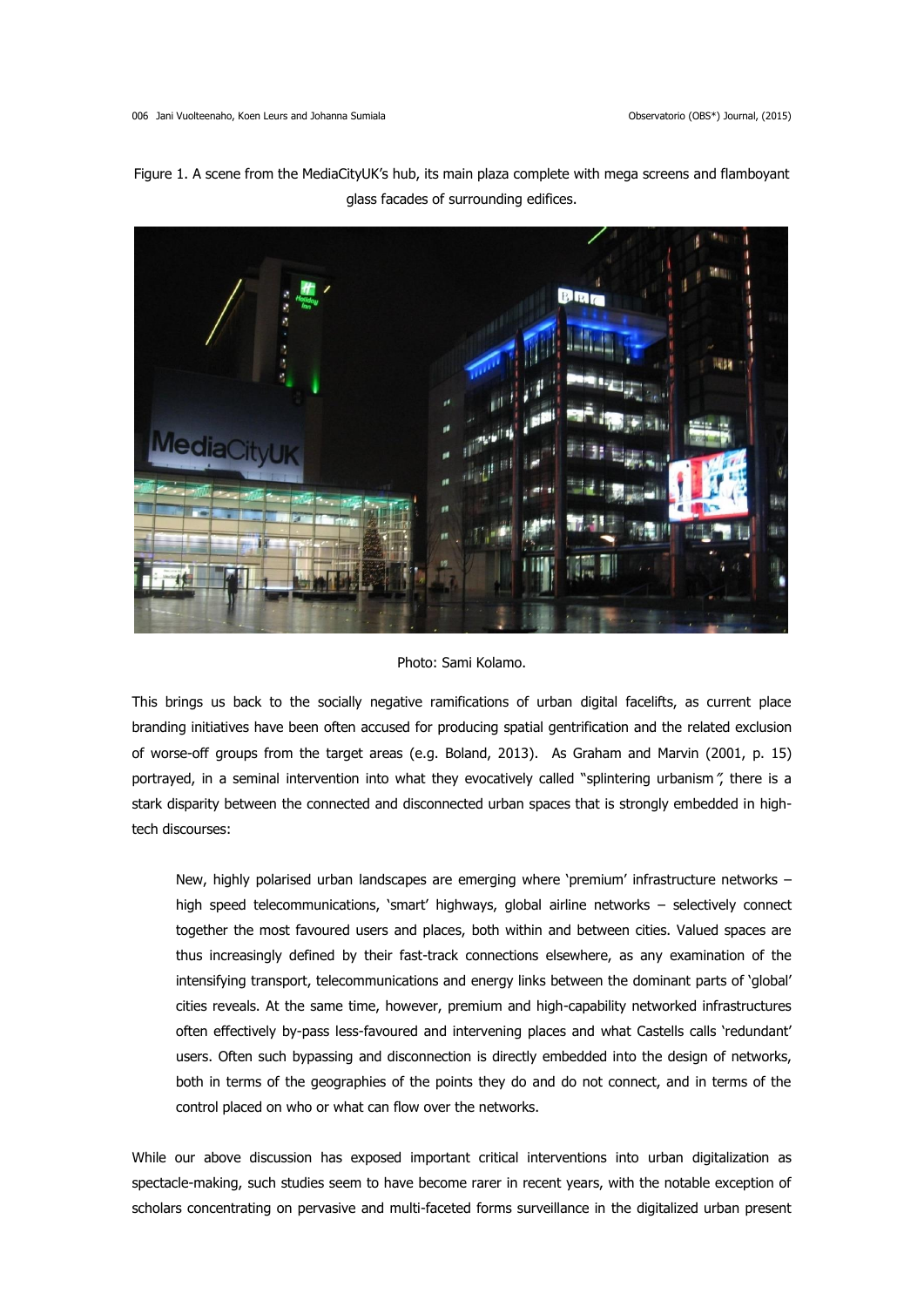(e.g. Koskela, 2006; Lippert & Murakami Wood, 2012). This decrease may be interpreted as a testament to the fact that critical spectacle theory has simply ran out of scholarly fashion. A common negligence for analyzing the flipsides of the spectacularizing dimensions of urban digitalization may thus mirror the researchers' avoidance of an overly pessimistic and putatively superannuated tone in the analyses of mass media and culture à la the Frankfurt School, Debord and Baudrillard (cf. Sumiala, 2013). Be that as it may, local "marriages" between top-down city promotion and digitalization initiatives are today all too pervasive and powerful to be treated as a negligible topic in the media city scholarship (see e.g. Georgiou, 2013). We contend that, in the face of this situation, it is justified to avoid utterly cynical treatments of digitallymediated urban face lifts as mere capitalist 'epiphenomena', but neither should the analysts embrace and reiterate the hype while leaving the socio-spatial inequalities that lurk in the background of smart city and associated labels unquestioned. To find a middle-ground beyond essentializing the media city either as a purely liberating or merely suppressive space requires scrutinizing the everyday realities of those who inhabit digitally mediated cities. This is a subject we shall turn next.

# **The ordinariness of the media city**

In comparison to the scarce attention for the digitally-mediated spectacularization of space, many more analysts have considered the implications of digital technologies on the urban everyday. In this strand of research, spatial and media theorists have coined concepts such as "the technological unconscious", "automatic production of space" and "sinking of software" into people's consciousness to underscore human-technology interaction and how this steers the embodied processes of everyday routine formation (Thrift & French, 2002; Kitchin & Dodge, 2011). Meanwhile, a voluminous body of empirical studies has concentrated on the concrete social and economic ramifications of digitalization on people's everyday life and interactions. These research fronts have both revolved around the "ordinary sides" of living in digitally-mediated cities. In what follows, we highlight two acute themes to do with the urban everyday that demand further scrutiny: the routinization and taken-for-grantedness of people's digitallymediated urban spatial practices and the escalation of the perceived standards of what constitutes "the ordinary" in the face of rapid technological change.

In their influential article, Nigel Thrift and Shaun French (2002) theorize how the software-generated "automatic production of space", and the forms of "local intelligence" based on it, are decisively reconfiguring urban life. Writing about existing and projected urban realities in the beginning of the new millennium, they noted, for instance, that:

[M]obile telephony has already become a part of everyday life, producing new forms of social action – from the new kinds of 'hyper-coordination' promoted by text messaging (and the new kinds of 'flocking' that is made possible) to the invasion of public space by private and work lives to new kinds of affective social performance… More recently, it has become possible to create computationally active textiles [which] can not only assist in locating shops, [but] also act as more general navigation aids, as mobile payment systems, provide security access to buildings, assist engineers and mechanics in the field, record conversations, meetings and other events, act as mobile internet and phone portals, augment vision and memory and a host of other activities. And,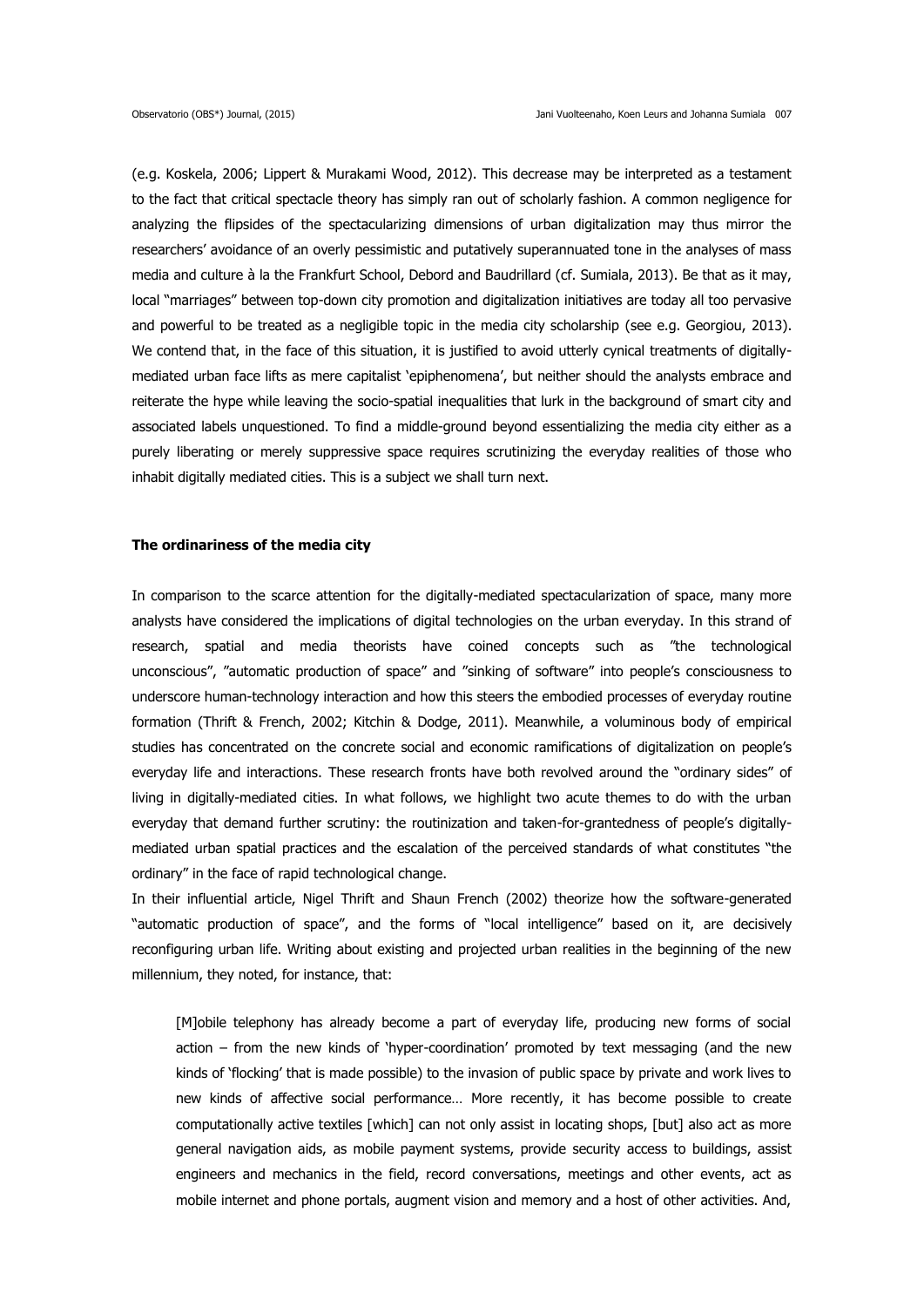as in the case of mobile phones, a key requirement of future wearable systems will be the need to communicate, through the employment of wireless protocols like Bluetooth, with each other and with other systems embedded in the fabric of everyday life. (ibid., pp. 318-319).

As a general result:

wherever we go, then, in modern urbanized spaces, we are directed by software: driving in the car, stopping at the red light, crossing the road, getting into an elevator, using the washing machine or the dishwasher or the microwave, making a phone call, writing a letter, playing a CD or a computer game, the list goes on and on (ibid., p. 323).

Software and automated algorithmic sorting have, in a few decades, come to inexorably intervene in nearly all aspects of everyday life. Especially in cities as spaces where most digital infrastructure and its users are concentrated, software, as "a mass-produced series of instructions that lie in the interstices of everyday life, pocket dictators that are constantly expressing themselves", affects all kinds of human spatial and social practices, without people being necessarily consciously aware of how software "make things do work" (Thrift & French, 2002, p. 311; Kitchin & Dodge, 2011, p. 5; for reasoning in the same post-humanist and post-hegemonic lineage, see e.g.: Lash, 2007). Also in more recent research, similar notions on how code-based software and digital media infrastructures steer the routinized practices and rhythms of urban life, and how the habituated uses of ICTs in turn appear to people themselves as takenfor-granted or "automagical", have been developed further (e.g. MacKenzie, 2008; Beer, 2009; Kitchin, 2011; Ridell & Zeller, 2013; Rose et al., 2014; Ridell, 2015). One common thread in these conceptualizations has been an understanding of the automatization of urban space and life as a process whereby at least some aspects of a user's independent agency are given over to the ever more sophisticated assemblages of digital technology and context-specific and location-based local intelligence (e.g. Hillis, 1999; Kitchin & Dodge, 2011; Gordon & de Souza e Silva, 2011).

In concrete socio-spatial terms, if one is attuned enough to observe daytime street life in any present-day "ordinary city" (Amin & Graham, 1997; Robinson, 2006), it proves that myriad digitally-mediated urban practices have in a short time immersed themselves into the normalized walk of urban life (Tosoni et al., 2013; Krajina, 2014; Gordon & De Souza e Silva, 2011). If one stops at a busy railway station or any other mixed-use transit space, the eye catches a variety of urbanites performing distinct social action roles and interaction grammars (Goffman, 1963; Jensen, 2010). Some busy-looking people seem just to be passing by, others are calling to someone, or interacting with their hand-held touchscreen devices whilst sitting, standing or walking, possibly reporting their acquaintances about one's current location and what's up there and next. Others' conduct exposes an attitude mentally engaged with the surrounding socio-material milieu: some look as if hanging up at their favorite turf, some follow the electronic rapid-fire of ads and bulletins running on the screen furniture, few explore a digitally installed exhibition; and then there are those who chat with each other, hawk on by-passers with a purpose of fundraising, sell flowers, beg coins, snap selfies, among other interactional practices that people perform in the current stages of tactful urban sociability (cf. Suurpää et al. in this volume). Put on display for ordinary urbanites, an excess of digitally mediated attraction points of focus for social interaction, along with the continuing presence of non-digital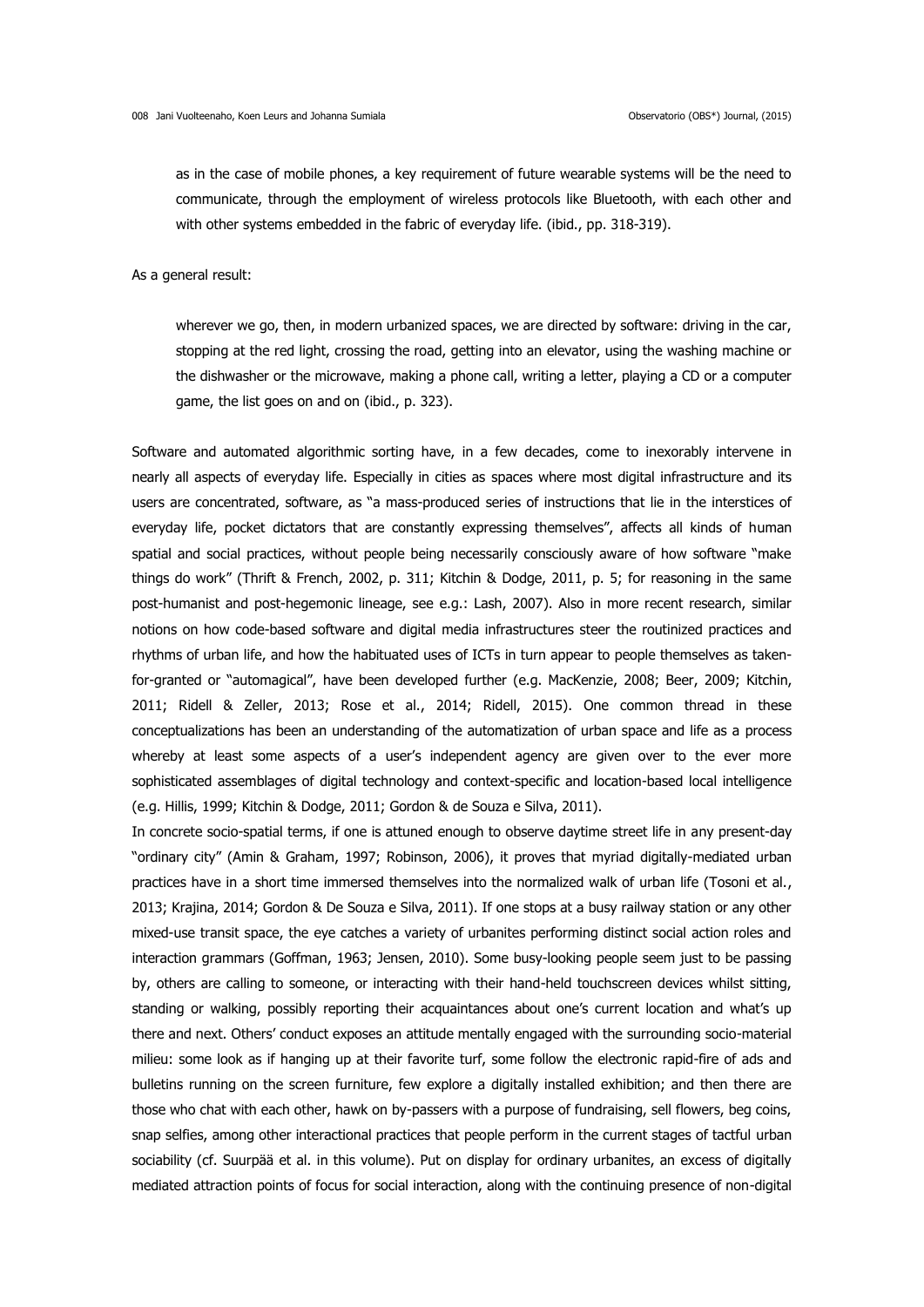environmental affordances, comprise, to paraphrase Thrift and French (2002; see also Borgmann, 2000), a "semi-artificial" stage of urban life. Only occasionally, deliberate interventions such as licensed street concerts or stealthily convened flash mobs cause momentary breaks in the routinely flowing normality of urban life in public spaces.

For very many urbanites, a nearly constant use of code-based technologies is nowadays a self-evident necessity and a source of delight of urban living. The habitual "digital lifestyles" (in the terminology of Bourdieu one could also speak of a "digital habitus"; Leurs, 2015; Papacharissi & Easton, 2013), however, are not led in a socio-economically and spatially equal, classless utopia. Rather digital media use replicate, legitimate and reaffirm, as Sims (2013) puts it, hierarchical "differentiating practices". In the context of contemporary global capitalism, stepped-up innovation cycles and ultra-efficient marketing by competing corporate giants have yielded a phenomenal proliferation of ITC-based product categories and brands catered for both mass and elite, niche markets worldwide. In quotidian terms, all this has generated a tremendous aggregate expansion of things and wants counted now as 'ordinarities' of (post)modern, liquid life. In this commodified context, not only digitally mediated environmental affordances such as public screens, but also an ever increasing multiplicity of saleable digital goods and location-based services are, in principle, at everyone's disposal. Irrespective of their financial resources, people usually have to pay for their material access to digital devices (yet not invariably so, as Mickevich's article in this issue on digital libraries in Canadian cities shows). The market logic also characterizes many services from pay-tv and navigation software to a recent deluge of apps for sale for all kinds of portable gadgets, even though nonchargeable distribution remains comparatively common in the world of software.

A reverse side of the coin is that consumption-related social polarization in the digitalized societies and cities, is leveled by the relatively rapid lowering of price levels in ageing product categories (Fidler, 1997; Räisänen et al., 2006). At the same time, digital-environmental affordances from Wi-Fi networks to QRcodes (not to speak of the nearly ubiquitous surveillance technologies) are in many cases provided freely to people from all social strata. In a vast body of the so-called digital divide literature, disparities in people's actual access to digital devices and amenities along the lines of purchasing power, geographical location, race, gender, age, social class and education have been examined in different countries, although usually without an explicit urban focus (e.g. van Dijk, 2006; Näsi et al., 2012). According to most studies, a gap between those who have an internet connection, own hardware, are media literate and fit norms to participate in mainstream digital culture, and those left bereft of "the miracles of the Digital Age", has been generally narrowing in the course of recent decades, especially in over-developed societies in the Global North (Kinnunen et al., 2011; Van Deursen & van Dijk, 2013).

As van Dijk (2006, p. 227) pointed out already in the mid-2000s, "one of the most confusing myths produced by popular ideas about the so-called digital divide is that people are either in or out, included or excluded". Indeed, more recent years have witnessed an increasingly vast amount of academic and especially policy-oriented studies in which it has been assumed that the use of ICTs is tantamount, irrespective of people's socio-economic background, to everyday empowerment. From the perspective of everyday consumption, digital technology has been often implicitly eulogized as a kind of equalizer if not a "great leveller" of our times,<sup>3</sup> with cheapness, easy usability and communicational efficiency as its key

<sup>3</sup> In techno-optimistic visions, digital technology has indeed shown up as a kind of "great leveller", a label attached in earlier phases of modern urban history to innovations such as the bicycle, making moving "four times faster"' than on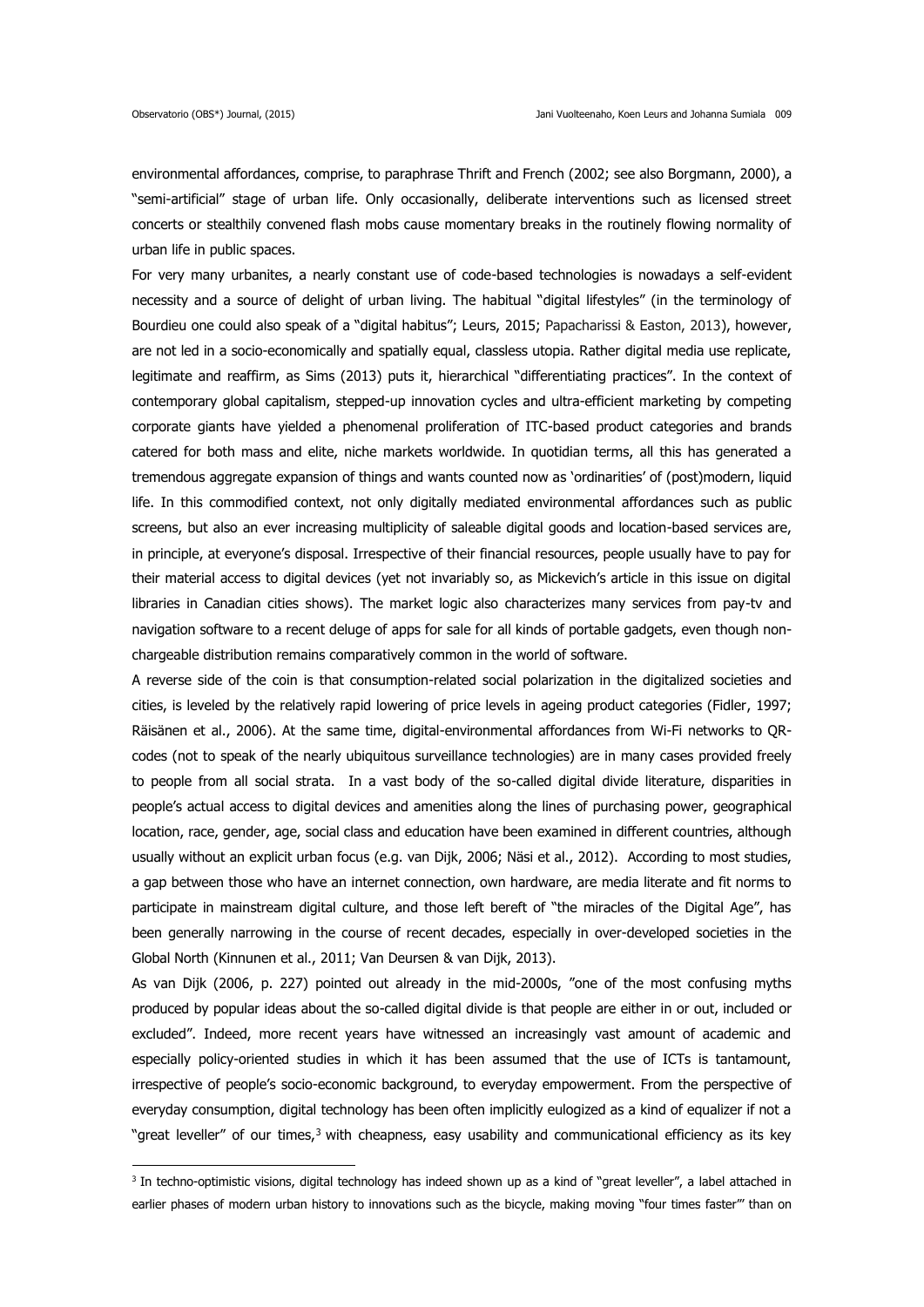features (cf. in the next section on ITCs as drivers for bringing democracy back to the public). Currently, the perceptions of ITCs as non-elitist and absolutely ordinary tools abound, especially in policy-oriented research and discourses. Nonetheless, a need to critically scrutinize not only the socio-spatial stratification of digital access, ownership and literacy, but also how the "differentiating practices" of digitalized urbanism privilege certain types of digital identities and relegate others to the periphery (Sims, 2013), is nowadays more urgent than ever. Bearing in mind this broader context of the "participatory digital divide" (Leurs, 2015, p. 19), let us take as this section's last example the selfie, a paradigmatic icon of digital urbanism and simultaneously a new platform for power struggles and social divides. Consider Scott McQuire's (2013) depiction of what an "ordinary night out" can mean for young contemporary urbanites:

One of the lines separating the amateur and the professional photographer used to be shooting ratios; amateurs might take one or two shots while professionals would shoot roll after roll of film and select their shots later. In a recent discussion, some of my students reported routinely taking as many as 500 images during what they described as an ordinary night out. Since there is almost no upfront cost in capturing digital images, everyone just keeps shooting (McQuire, 2013, p. 225; see also Van Dijck, 2011).

What is at stake is how the standards of what constitutes normal and ordinary have in many regards drastically escalated in the course of the increased digital mediation of the urban everyday. Whilst the exploded photographing and especially the selfie culture have been often dismissed as vain and narcissistic practices, under the umbrella term of "selfie citizenship" researchers have began to take serious the selfie-genre, considering the digital circulation of individual and collective self-portraits as "acts of citizenship" (Isin & Ruppert, 2015). In this regard, the new forms of communicative self-expression such as protest selfie memes on Facebook, and Twitter and Instagram hashtag actions such as #NoMakeUpSelfie and #ICan'tBreathe, #BlackLivesMatter (cf. Kunstman, Vis & Faulkner, 2015), also bear strong links with the third promising research focus of digitalized urbanism we want to foreground this article, namely the forms of contestation in the present urban conjuncture.

## **Contestations of / in the media city**

1

In their Code/Space. Software and Everyday Life, Rob Kitchin and Martin Dodge (2011, pp. 11, 20) assert that digital technologies are making societies and cities "safer, healthier and richer". If we are to believe Kitchin and Dodge, the digitally enabled improvements in the quality of everyday life are occurring in innumerable ways: automated and code-based innovations are making daily chores easier; attract investments; create new jobs, entertainment and shopping opportunities, open up new ways of recording and sharing experiences; spur the arts and creativity, and so forth. Though noting shortly that the benefits may not be equally distributed, Kitchin and Dodge (2011) infer that people tend to trade off the potential disciplinary effects of software-driven technologies against the benefits gained. But have the gains of everyday urban digitalization actually been so overwhelmingly irresistible as Kitchin and Dodge suggest?

foot, and the cinema, characterized as the early 20th century's "uniquely democratic art form" due to its relatively affordability for working-class audiences, too (Kern, 1983, pp. 111, 208, 216).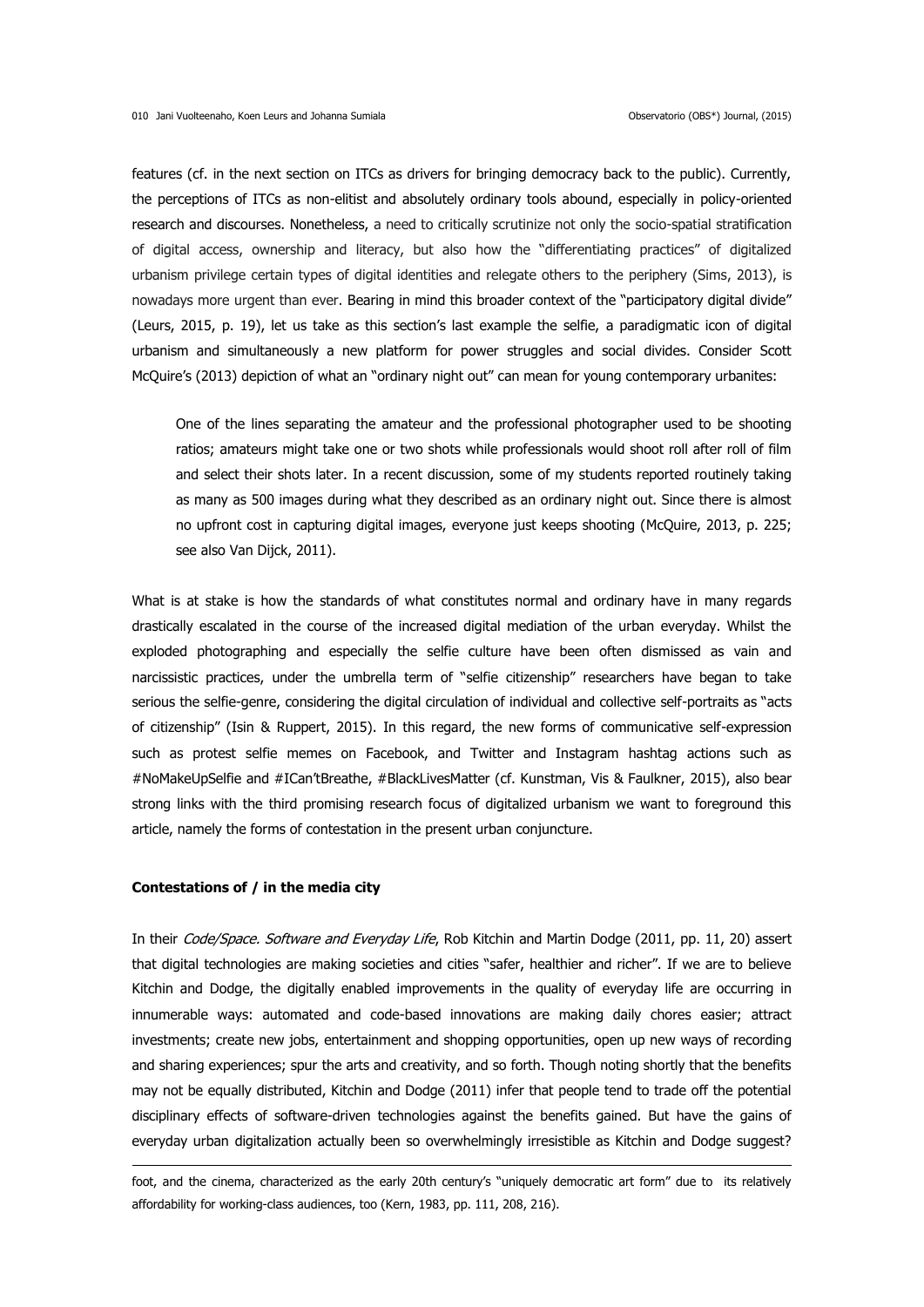Or to formulate the question from another angle: Is digital urbanism in some ways rather commensurate with socio-spatial discontent and its public expressions?

To begin with, it is pertinent to distinguish between critical expert and academic voices towards the digital information society, and emerging signs of a popular discontent with the digital age and its annoying everyday aspects. In the former category, open-source movements and the proponents of hacker ethics have, as mavericks with insider expertise, addressed the problems of proprietary software, advocated software's collective production and free dissemination in its stead, and manifestoed alternative, socially inclusive futures for the digital society (e.g. Stallman, 2010; Schaefer, 2011). Also in social and spatial theory, radical (Marxist or otherwise) conceptualizations of ICT and global capitalism have formed a polemical adversary and undercurrent of the hyping of high-tech for decades (see e.g. Webster & Robins, 1986; Garnham, 2000; Massey, 2005, pp. 81–89). Concerns have been voiced over an ill fate of 'progressivist' social media in the face of their tremendously popular corporate equivalents (e.g. Fuchs, 2013; 2014), and mentally depleting obsessions with self-surveillance and hyper-motivated "friending" as detrimental effects that the contemporary digital media landscape is fostering in many people's lives (Lovink 2012). Recently, anxieties about the information overload and addictiveness of social media have indeed become commonplace. As symptomatic counter-reactions, semi-serious civic campaigns (an annual technology abstinence day, "Twenty-four hours offline", for instance) as well as groups (typically online!) labeling themselves as Facebook resisters or quitters have surfaced, along with common disquietude about the loss of privacy and the vast quantity of marketing spam in the digital milieu (see also Ylipulli's article in this volume). Illustratively, Facebook criticasters (The Facebook Liberation Army) gathered in the posh Stadsschouwburg Amsterdam on June 23, 2015 to have a 'Facebook Farewell Party' and to disseminate a 'Facebook survival Kit' allowing users to counter the exploitation of their private user-generated-data.<sup>4</sup> With respect to conspicuous landscape manifestations of digital urbanism, a multitude of urban social movements, opposing redevelopments pursued under the aegis of high tech- and new media- driven urban development agendas, have seen the light of day. Let us take our vignette here from Berlin,

currently a "hipster city" in which the sub-sectors of media, culture and music (and to a lesser degree software) industries have been thriving in the last two decades. Even so, in the vocabulary of Krätke (2003; 2004), Berlin's status as a "first-rank" or "alpha" media city has been tarnished by the stagnancy of many other industries, huge public debt per capita as well as by its "poor but sexy" yet by no means sleek urban image (see also Bader & Scharenberg, 2010). In 2002, all this led the Berlin Senate Department to launch a so-called MediaSpree plan for a vast area flanking the river Spree. Mirroring international regeneration policies, the aim was to re-engineer and gentrify the area's decayed and counter-cultural image with post-industrial patent solutions, including a 17,000-seater multi-functional event arena, highrises, riverside promenades, glamorous hotels, luxury apartments as well as the integration of media and arts on the planning agenda (Ahlfeldt, 2010, pp. 6-7; Dohnke, 2013). In a city whose population is arguably "more politically invested in the vexed issues of city space and planning than elsewhere" (McRobbie, 2013, p. 995), however, the plan was met with a wave of local anger. For local residents and

<sup>4</sup> In addition to such manifestations of digital pushback among the social media users themselves, it should be also borne in mind that a substantial share of (especially elderly) population in different national contexts has never converted into the users of social media or even Internet, but for differing reasons remained "laggards", "want-nots" or "net-evaders" in the midst of otherwise phenomenally rapid digitalization (see e.g. van Deursen & van Dijk, 2014).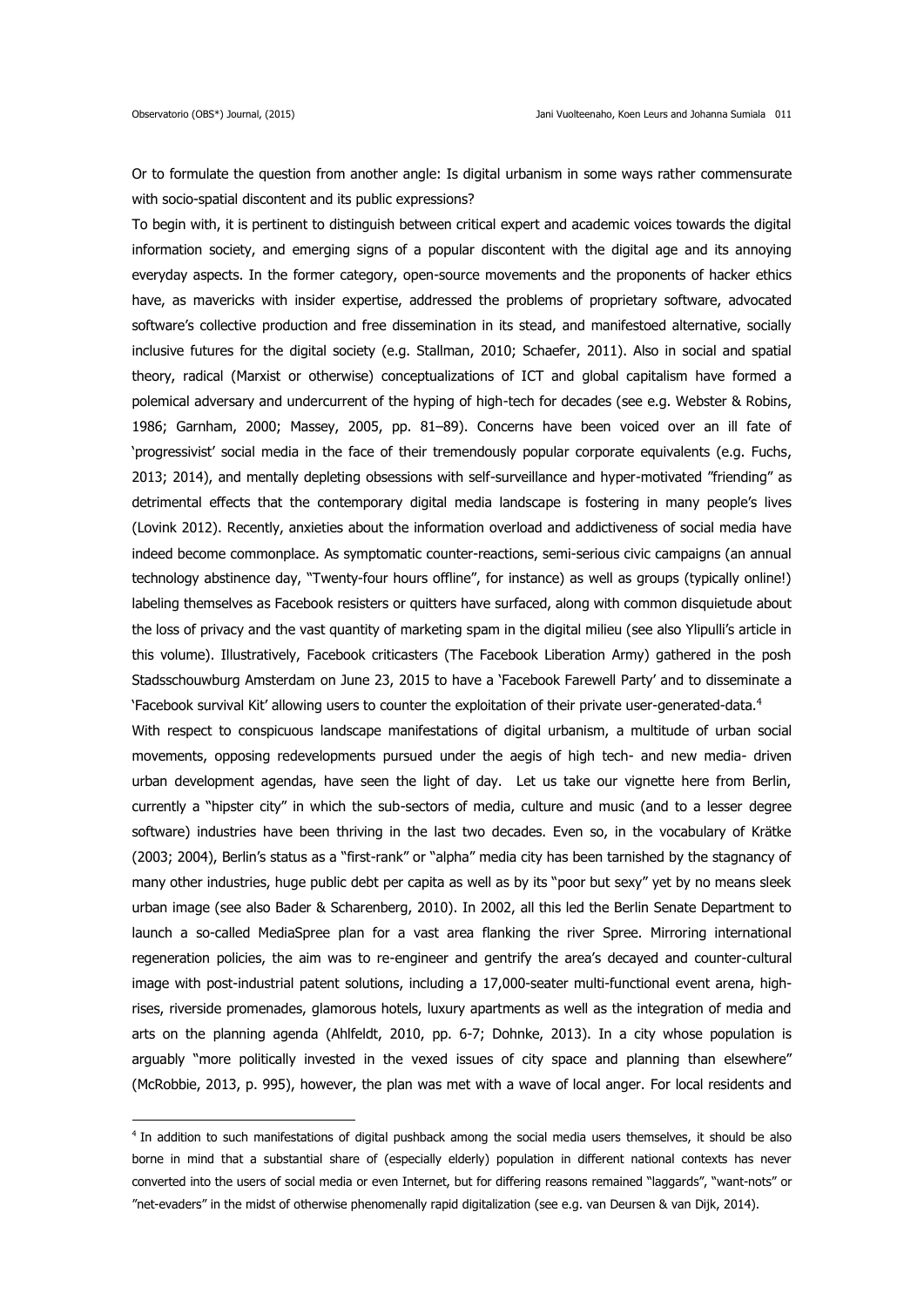users of the area's existing amenities, the MediaSpree plan was an anathema, and in fact a springboard for a vastly popular MediaSpree Versenken! (Sink MediaSpree!) -campaign in years to come (Dohnke, 2013). Whilst media multinationals like MTV Europe and Universal Europe chose to move to the development, the opposing side engaged in a series of offline and online protests and public debates. As an institutional culmination of the protesting, the local adversaries of the MediaSpree took an overwhelming victory in a non-binding referendum in the Friedrichshain-Kreuzberg jurisdiction on the fate of the target area – with 87 percent out of 300 000 votes supporting the "sinking" of the redevelopment.<sup>5</sup> (Figure. 2). Very probably in part due to the multi-front local opposition, an advanced gentrification and spectacularization of urban space has not turned into a full urban reality in this area in south-eastern Berlin, at least for the time being.



Figure 2. A scene from the eastern end of East Side Gallery, Friedrichshain.

What one encounters in the MediaSpree regeneration area today is a mixed landscape. At some spots, the area is dotted by separately standing high-rises, steel-and-glass facades, well-kept parks, a O2 World event arena and other chic essentials of the globally interchangeable, heavily surveilled media city. Elsewhere, graffiti-embroidered ambiences, derelict lots and dilapidated buildings dedicated to punk-, techno- and artistic subcultures as well as a length of the Berlin Wall as the area's main tourism attraction, dominate the scarcely monitored landscape. Symptomatically enough, one curious absence in the local landscape and street signage is contemporarily the lack of explicit references to the governmentally hailed but locally disliked MediaSpreeappellation. Source: Jani Vuolteenaho.

1

<sup>&</sup>lt;sup>5</sup> As Jan Dohnke (2013) though notes, the metropolitan government's secretly agreed but legally binding contracts with investors have largely watered out the effectiveness of the referendum over the area's future.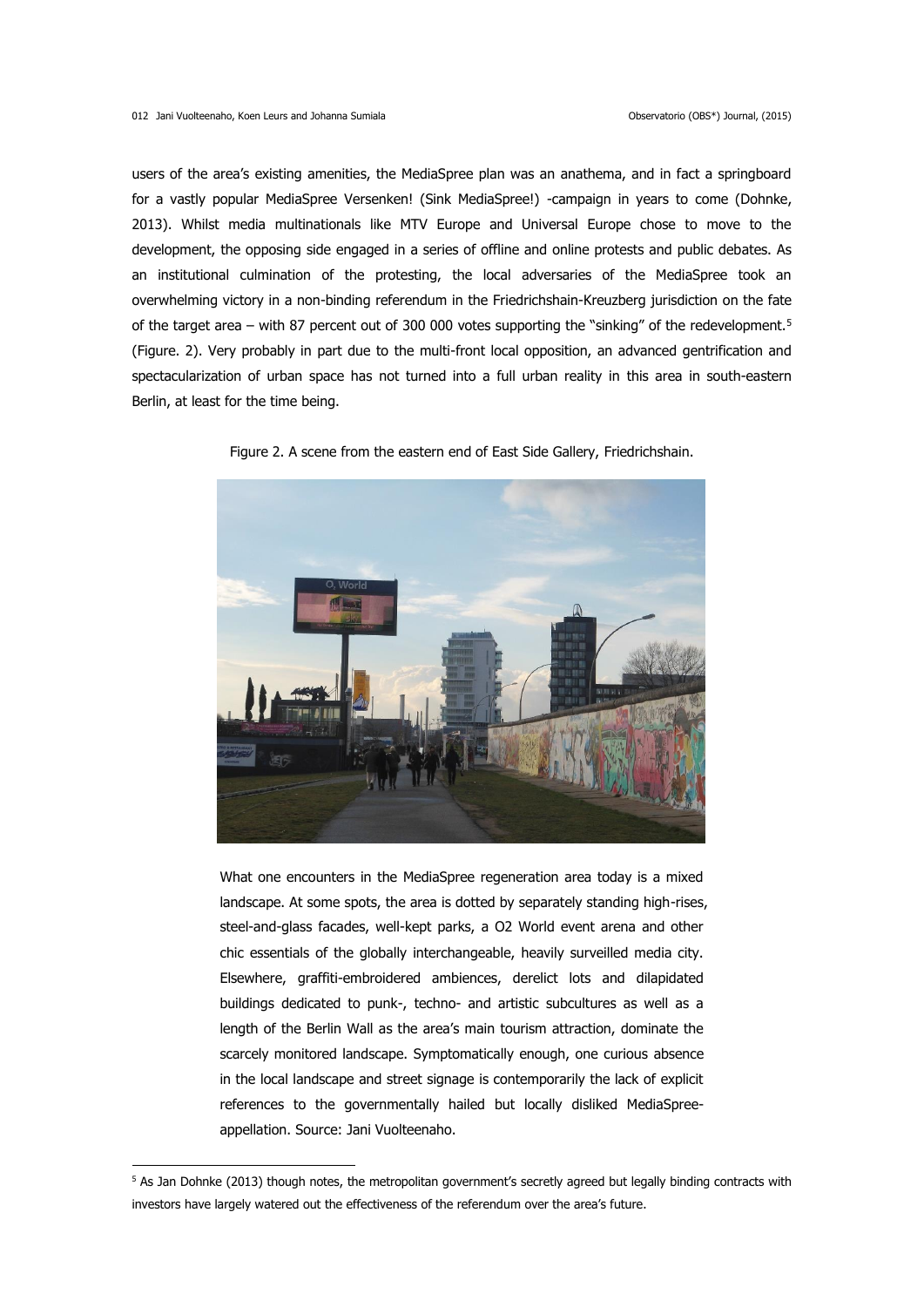As a centuries-long series of popular uprisings in Berlin and many other metropolises evince, contemporary urban public spaces do not in principle divert from their pre-digital revolution predecessors as the stages for expressing political discontent (e.g. Castells 1978; Leontidou 2006; Mayer 2009; Harvey 2012). As a further historical continuation, protests against the redevelopment of particular target areas is often still motivated by fears over destabilizing and marginalizing existing urban communities, as with the MediaSpree's case above (Ahlfeldt 2010; Pinder 2000). However, in one important sense the newer urban social movements have proved anything but backward-glancing: especially since the advent of web 2.0 and social media (most notably BBM, Facebook, Skype and Twitter), the spreading of the voices of discontent through ever-changing communicational tools has facilitated unprecedentedly flexible and spatially multidimensional modes of social organization among dissatisfied urbanites. In all kinds of contestations of prevailing political, social and cultural circumstances and power hierarchies – from the chain reactions of the Arab Spring, Hong Kong Umbrella Revolution to the #Occupy Movement and the 2011 "BlackBerryMessenger" London Riots – the use of digital networks and devices, and the associated integration of the online (virtual) and offline (physical) modes of communication and action, have rather become a norm in urban collective rebellions (Georgiou 2013).

A 'classic' example in this regard is the rise of the #Occupy Movement in the early 2010s. Taking its inspiration from "a notable modern tradition of the use of central spaces for democratic action" (Marcuse 2011) and amalgamating elements from cooperative hacker ethic into this thrust, the sudden spread of anti-corporate activist camps in central public spaces in hundreds of cities across the globe was a tour de force, in the words of Jeffrey Juris (2012), of a flexible mediation between the logics of networking and aggregation by the activists. While the former logic was particularly important in coordinating communication and formulating shared political demands both during the mobilization phase of the camps and after their evictions, the latter was crucial in the spirit-enhancing congregations of protestors from diverse backgrounds in centrally located urban places. As Juris explains:

[W]hereas the use of listservs and websites in the movements for global justice during the late 1990s and 2000s helped to generate and diffuse distributed networking logics, in the #Occupy movements social media have contributed to powerful logics of aggregation, which have continued to exist alongside rather than entirely displacing logics of networking. Social media such as Facebook, YouTube, and especially Twitter were particularly important during #Occupy's initial mobilization phase, although networking logics have become more salient since the evictions of the largest camps around the United States from mid-November to early December 2011. This shift toward less publicly visible forms of organizing and networking outside centralized physical spaces may help to ensure the staying power of #Occupy (2012, pp. 260-261).

These examples show that the digital era has seen a series of at least partially or temporarily successful attempts at re-igniting street-level political agency. Not all digitally mediated crowd practices, however, are deliberate political actions in that they would champion thoroughgoing structural transformations in the society or the overcoming of forms of domination along the lines of race, class, gender, sexuality and (dis)ability. In some cases, an explicit goal of the intertwining of the possibilities of online and offline milieus is to mobilize demonstrations or carnivalesque counter-spectacles "to sow seeds of dissent, create breeding grounds for reflexive action and launch radical critiques of inequality (Gotham, 2005, p. 225). In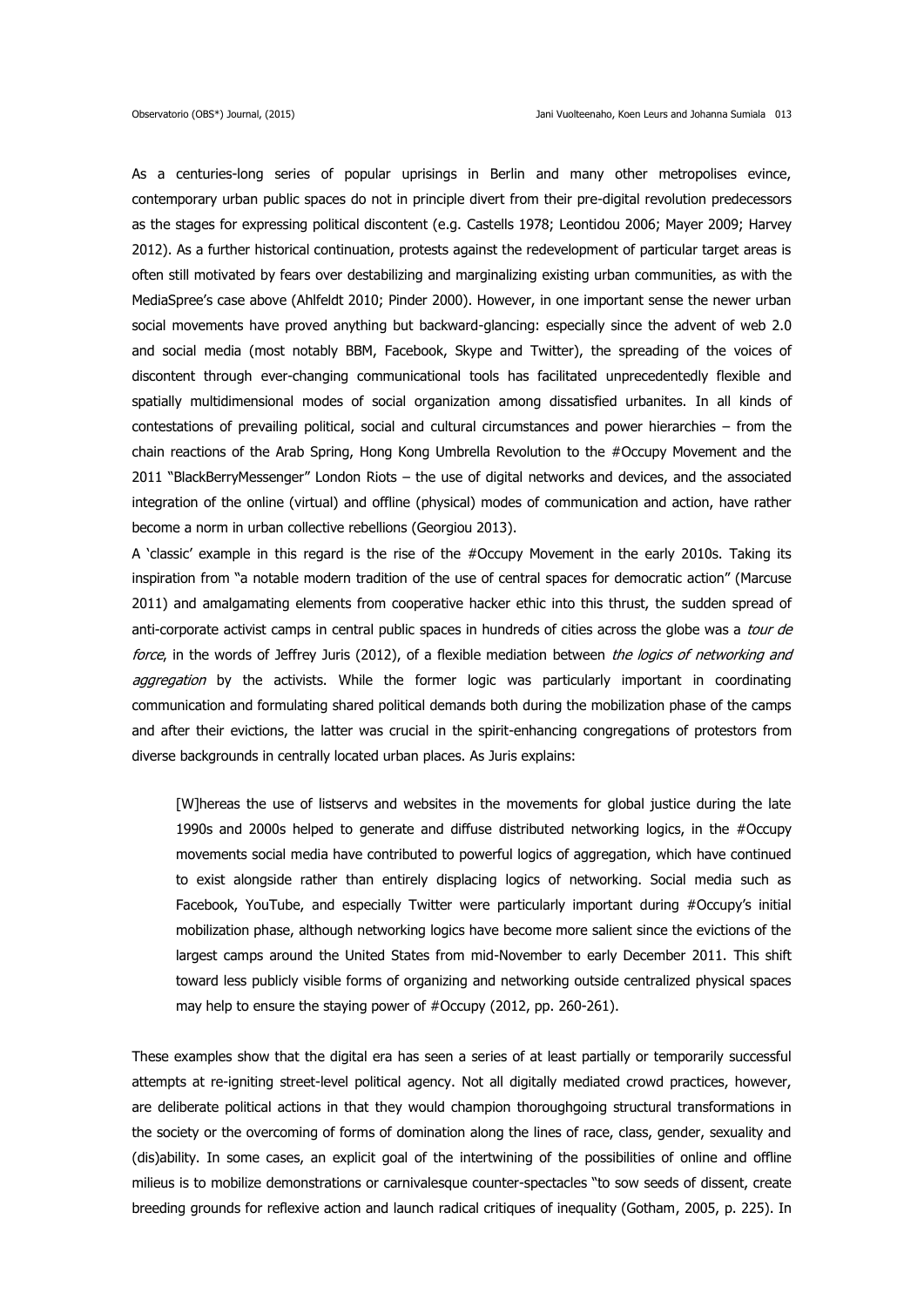other cases, however, emancipatory motifs of a more mundane type play a key role in galvanizing street life or in creating outside-the-mainstream public spheres via the aid of digital technology (see the article by Suurpää et al. in this issue). As insinuated in the preceding section, for instance, recent years have witnessed the advent of digitally orchestrated interventions that attempt to fleetingly experiment with the perceived normality of "the mediated crowd" (cf. Baker, 2011). In causing in-situ breaks in the routinized flow of the urban everyday, it is possible to imagine the city life momentarily as one's own creation, without necessarily having any "deeper" political intentions. For an another salient tendency, a web- and free software-based "democratization of cartography" has opened up new types of engagement and counter-surveillance platforms for civic organizations and do-it-yourself-cartographers to spot and disseminate location-precise knowledge about environmental problems, local bones of contention or just fascinating sights of one's own (sub)cultural persuasions (Gartner, 2009; Arnold's article in this issue). Moreover, not only bottom-up, but also institutional forms of encouraging people's public engagement have started to emerge in many contexts. In urban planning, for instance, novel modes of engagement made possible and increasingly flexible by people's mobile gadgets and web browsers has been even seen as a new chapter in facilitating civic participation in matters that directly concern the quality of lived urban environment (e.g. Ertiö & Ruoppila, 2014).

Taken as a whole, the various digitally updated forms of street-level agency and contestation form an archetypical facet of contemporary digitally mediated urbanisms. That said, not all forms of digitally mediated crowd behavior should be idealized as progressive at face value. In certain cases, an incentive for digitally mediated collective action in cities may rather border on, for instance, watchful NIMBYattitudes and intolerance to social and cultural differences, consumerist envy by the disenfranchised "have-nots" for the "haves", or vandalism for momentary fun and excitement. A case in point are differing interpretations on the so-called Blackberry Messenger (BBM) riots on the streets of London and other English cities in 2011. This series of events that happened after a peaceful protest following the police shooting in Tottenham of Mark Duggan, a local black youth, escalated into looting (see e.g. Bauman, 2011; Baker, 2011; Dunleavy et al., 2012; Leurs, 2014). According to many commentators, protesters criticized policy brutality, race relations and expressed frustrations over the lack of opportunities and poor living conditions of their working class area. However, only a minor part of looters involved in the riots were seriously seeking to challenge or overthrow existing political and economic power structures. Be it as it may, not only the "riots" themselves were incited and orchestrated via the aid of social media and encrypted messenger services (à la Blackberry Messenger), but also the ensuing forms of spontaneous civic resistance to the riots and a police tactics to identify and locate those in charge of the unrest largely relied on crowdsourcing and finding eye-witnesses through social media (Baker, 2011).

Arguably, as Kitchin and Dodge (2011) imply, for the majority of urbanites both the city and its digital counterpart are still mainly about mundane matters to do with enjoyment, consumption, making a living and feeling secure. However, our above discussion has testified the simultaneous presence of individuals and collective groups who strive for progressive goals by mixing the potentialities of the online- and offline forums in their actions. Indispensable for understanding the multifaceted character of contemporary digitalized urbanism, varying types of mediated urban contestations are in key focus also in many of this special issue's articles, alongside the spectacular and ordinary aspects of the media city.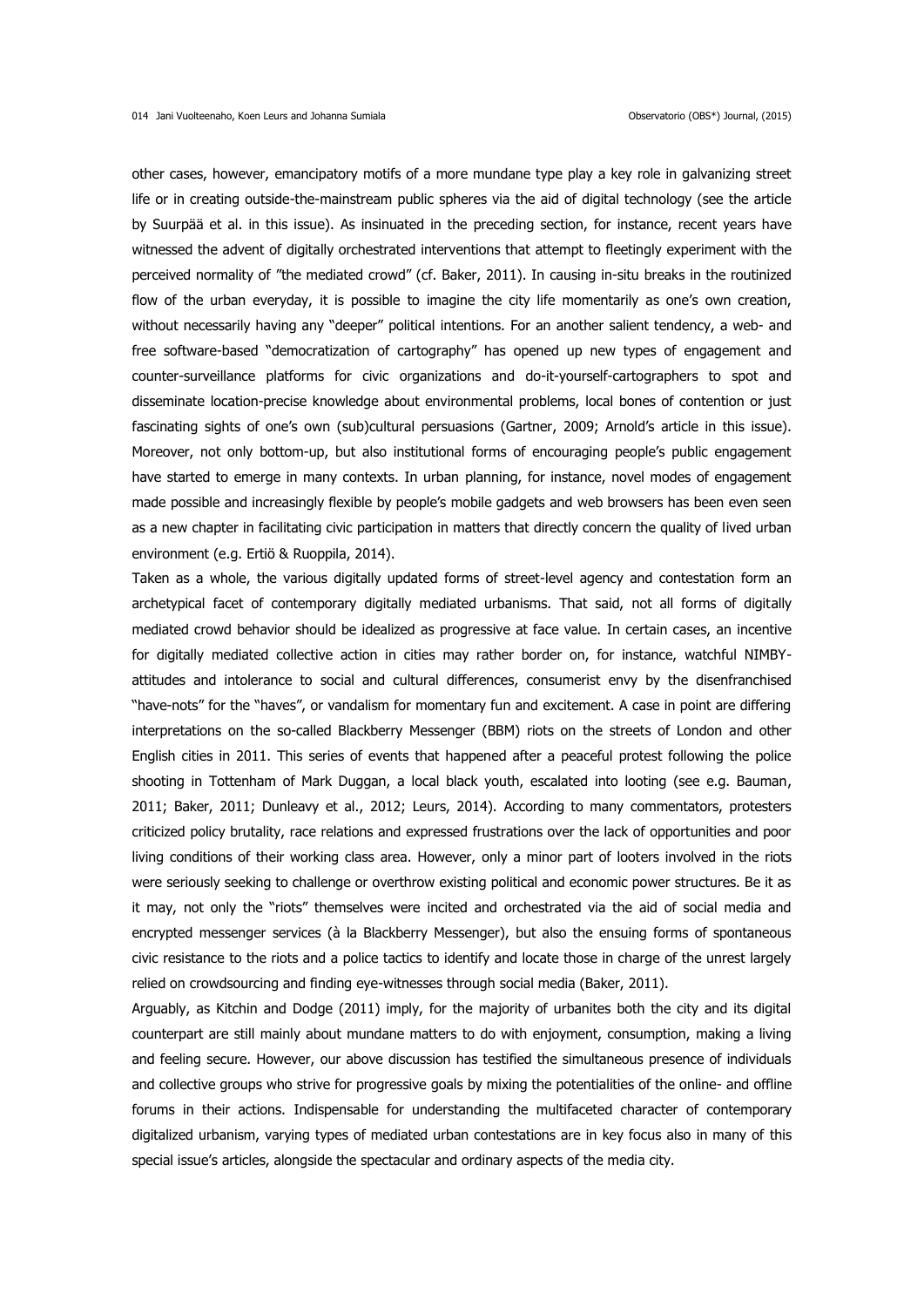# **Conclusions**

Given that that the spectacular, ordinary and contested dimensions of digitalized urbanism hardly ever feature in a 'pure' form in actual cities, it is symptomatic that they also appear as entangled with each other in the articles included in this special issue. For instance, several case studies in the following pinpoint spectacularizing tendencies in contemporary urban transformation, without however losing a sight of more mundane aspects of digitalization. Cases in point include the readings of local experiences of the 'hypeing' of Banksy's putative street art exhibition in Stockholm (Thor's article), of the privatization and touristification of a creative workers' hub in Amsterdam (Sihvonen & Knossen), of the production of commercial and artistic varieties of trans-local street events (Verhoeff) and of the (in)commensurability of the top-down visions on smart cities and ubiquitous computing with local residents' wishes concerning the smooth, practical and unnoticeable nature of future digital technology (Ylipulli's article on the city of Oulu). Further, the indispensability of variable 'ordinary' aspects for the understanding of the digitalized media city is mirrored in many the issue's articles. This is the case, inter alia, with László Munteán's insights into how the practice of rephotography (artistic collages of old and recent photographs on a same urban site overlapped into a single image) can conjure up digital-cum-environmental affordances for the urbanites to reflect upon interconnections and ruptures between the local past and present, and with Paulina Mickiewicz's reflections on civic functions of digitalized libraries in deprived Canadian neighborhoods, providing important amenities and sparks of hope and ordinary life for their dispossessed residents. By the same token, a notion that the rapid development of digital technology has not only benefitted the already economically ruling or culturally hegemonic groups, but also the less powerful, is taken up in following discussions on social contestations with the aid of digital technologies. Gregor Arnold, for instance, excavates the uses of the Web 2.0 and digital online mapping as tools of counter-surveillance in disseminating up-to-date information about urban vacancies in the German context, whereas Suurpää et al. explore ways of doing fieldwork on how teenagers in Helsinki and London make use of ICTs in reshaping the ordinary, adult-dominated city to match better their self-defined uses and persuasions. To summarize and speculate on future scholarly debate on digital urbanisms, this special issue concludes with an epilogue. This final article consists of a reflexive dialogue the editors initiated between Myria Georgiou and Scott McQuire, two pioneers in the field of media city research. The duo interview brings together and reflects on the various themes, issues and questions addressed in this OBS\* special issue.

We began this review article by Thomas Pynchon's prescient prediction from the mid 1980's, namely that of the then foreseeable of withering away of a common academic disdain for new computer-based technologies. Indeed, this review article has testified that a principled 'Luddite' dislike for (digital) machines is hardly a viable stance for the urban scholarship of today, not the least as cities and urban have been thoroughly transformed by the ICTs in the course of the last few decades. Simultaneously, however, a one-sighted celebration of the urban miracles of the digital age also bears its obvious problems and ethical biases, especially insofar as the critical thrust of urban and social research is concerned. To one-sidedly praise digitalization as the savior and healer of all urban ills, borders on, we contend, to a turning of a blind eye to the continuing if not escalated existence of power inequities, hierarchies and social conflicts within and between contemporary cities. Hence, instead of making a choice between techno-optimism and techno-pessimism, we have proposed in this article that a triadic conceptualization of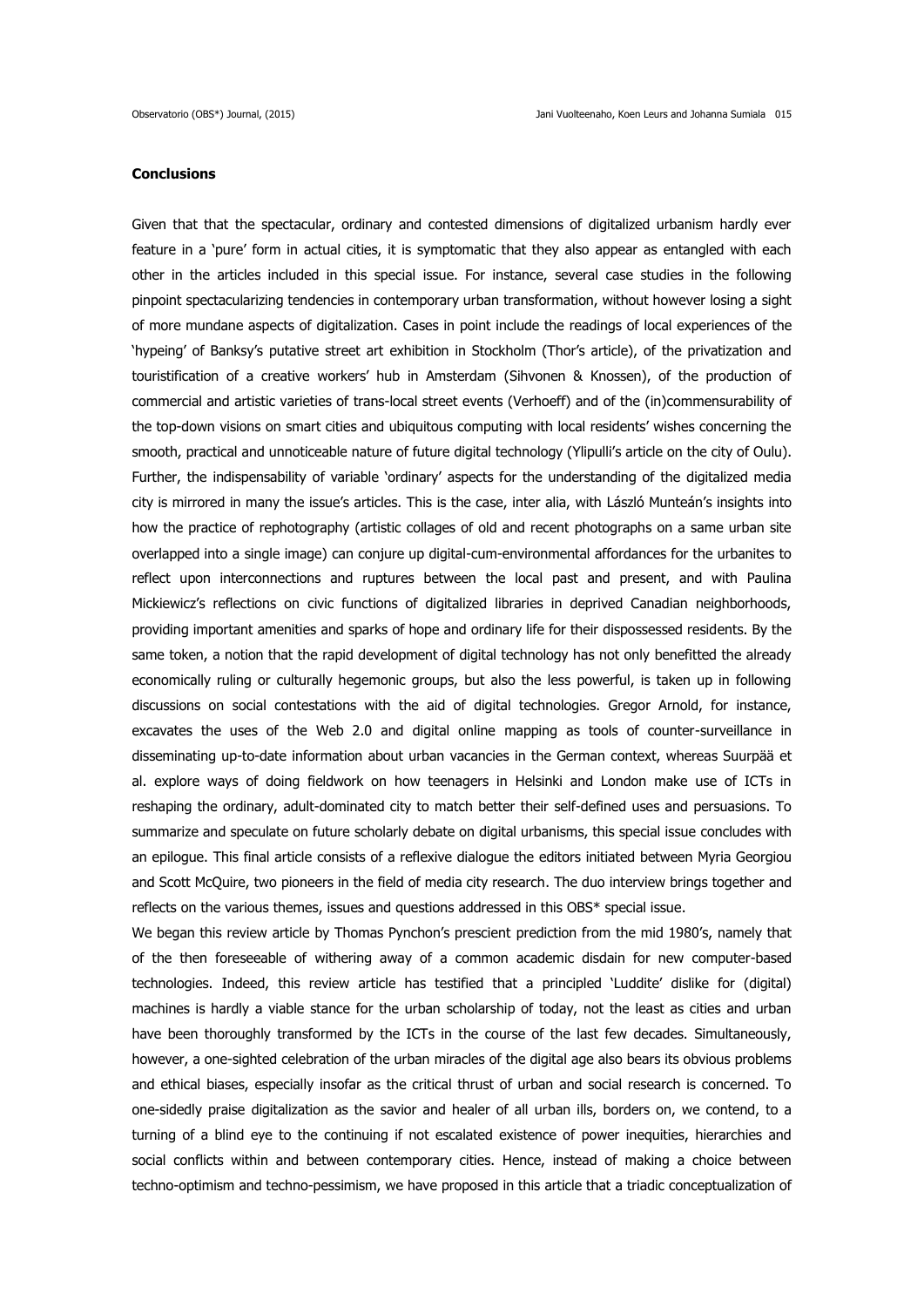digitalized urbanism, acknowledging its co-present spectacular, ordinary and contested aspects, can pave the way for a better understanding of the multiple, often contradictory and unpredictable implications of the fast-proceeding digitalization on cities and people who inhabit them. Emphatically, we are not suggesting we offer an exhaustive, flawless theoretical 'model' of the digitalized city. On the contrary, when analyzing empirically particular urban interstices between the offline and online worlds - say, those related to digitalized surveillance, commodification, festive crowds and audience activities, everyday interactions or anti-consumerist and counter-spectacular campaigns (all topical phenomena that this article has addressed only tangentially) — more sharply focused conceptual frameworks are as pertinent and necessary as ever. Even so, keeping the spectacular, mundane and contested aspects of the digitalized media city on the horizon holds promise for keeping pace with a range of ever-changing, interrelated actualities of urban transformation in academic media cities research.

## **Acknowledgements**

The authors wish to express their gratitude to the contributors of this special issue, we are happy they could take part in this exciting collaborative project. Also, we would not have been able to conclude this project without the input from colleagues from various universities and disciplines across the world who provided constructive anonymous peer reviews. In addition, the authors would like to thank Helsinki Collegium for Advanced Studies, Finnish Federation of Learned Societies and Urban Communication Foundation (especially Gary Gumbert) for their financial support for the "Spectacular/Ordinary/Contested Media City" conference. Thanks are also due to the participants and co-organizers (particularly Outi Hakola, Sami Kolamo and Seija Ridell) of that truly inspiring event, organized in Helsinki in May 2013. Koen Leurs wants to acknowledge support from the Utrecht University Department of Media and Culture, the Graduate Gender Programme and European Commission Framework 7 funding in the form of a Marie Curie Intra–European Fellowship grant (FP7–PEOPLE–2012–IEF), project reference 332318, "Urban Politics of London Youth Analyzed Digitally" (UPLOAD).

## **References**

- Ahlfeldt, G. (2010). Blessing or curse: appreciation, amenities and resistance around Berlin 'Mediaspree''. Hamburg Contemporary Economic Discussions, 32, 1-45.
- Allen, J. (2006). Ambient power: Berlin's Potsdamer Platz and the seductive logic of public spaces. Urban Studies, 43(2), 441-455.
- Amin, A., & Graham, S. (1997). The ordinary city. Transactions of the Institute of British Geographers, 22(4), 411-429.
- Anttiroiko, A.V. (2014). The political economy of city branding. London: Routledge.
- Bader, I. & Scharenberg, A. (2010). The sound of Berlin: Subculture and the global music industry. International Journal of urban and Regional Research, 34, 76-91.
- Beer, D. (2009). Power through the algorithm? Participatory web cultures and the technological unconscious. New Media & Society, 11(6): 985-1002.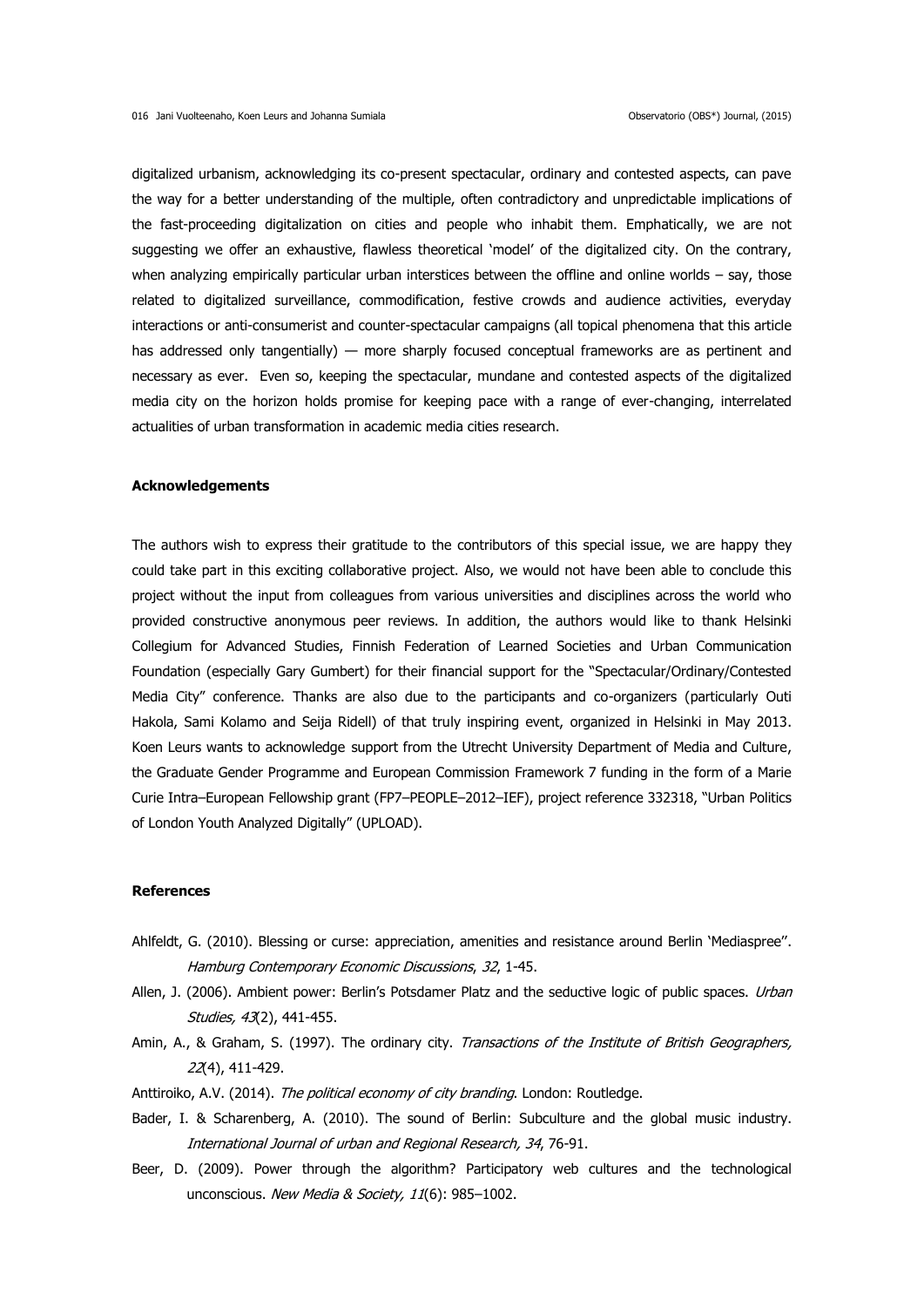- Baker, S.A. (2011). The mediated crowd: New social media and new forms of rioting. *Sociological* Research Online, 16(4). Retrieved from <http://www.socresonline.org.uk/16/4/21.html>
- Bauman, Z. (2011). The London riots. On consumerism coming home to roost. Social Europe, 9 August 2011. Retrieved from [http://www.socialeurope.eu/2011/08/the-london-riots-on-consumerism](http://www.socialeurope.eu/2011/08/the-london-riots-on-consumerism-coming-home-to-roost/)[coming-home-to-roost/](http://www.socialeurope.eu/2011/08/the-london-riots-on-consumerism-coming-home-to-roost/)

Beauregard, R.A. (2003). City of superlatives. City & Community, 2(3), 183-199.

- Boland, P. (2013). Sexing up the city in the international beauty contest: The performative nature of spatial planning and the fictive spectacle of place branding. Town Planning Review, 84(2), 251-274.
- Borgmann, A. (2000). Semi-artificial life. In M. Wrathall & J. Malpas (Eds.), *Heidegger, coping and* cognitive science. Essays in honor of Herbert L Dreyfus (Vol. 2) (pp. 197-205). Cambridge, MA: MIT Press.

Brenner, N., & Theodore, N. (Eds.) (2002). Spaces of neoliberalism. Oxford: Blackwell.

- Castells, M. (1978). City, class and power. London: MacMillan.
- Christophers, B. (2008). The BBC, the creative class, and neoliberal urbanism in the north of England. Environment and Planning A, 40, 2313-2329.
- Cronin, A. (2010). Advertising, commercial spaces and the urban. Basingstoke: Palgrave Macmillan.
- Crary, J. (2000). Suspensions of perception. Attention, spectacle and modern culture. Cambridge, MA: MIT Press.
- Debord, G. (1995[1967]). The society of spectacle. (D. Nicholson-Smith, Transl.). New York, NY: Zone Books.
- Debord, G. (1998). Comments on the society of spectacle. (M. Imrie, Transl.). London: Verso.
- Dohnke, J. (2013). Spree riverbanks for all! What remains of "Sink Mediaspree!"? In M. Bernt, B. Grell & A. Holm (Eds). The Berlin reader. A compendium on Urban change and activism (pp. 261-274). Bielefeld: Transcript Verlag.
- Dunleavy, P., Mollett, A., Evans, M. Newburn, T., Voth, H.-J., Ponticelli, J. Gilson, C. & Barker, R. (2012). The 2011 London riots. London: The London School of Economics and Political Science.
- Ertiö, T. & Ruoppila, S. (2014). Supporting 'participation' in mobile participation. Proceedings of the ePart 2014 Conference, Dublin, Ireland (pp. 3-10). Amsterdam: IOS Press.
- Fidler, R. (1997). Mediamorphosis. Understanding new media. Thousand Oaks, CA: Pine Forge.
- Florida, R. (2002). The rise of the creative class and how it's transforming work, leisure, community and everyday life. New York, NY: Basic Books.
- Fuchs, C. (2013). Social media: A critical introduction. London: Sage.
- Fuchs, C. (2014). OccupyMedia! The Occupy Movement and social media in crisis capitalism. London: Zero books.
- Garnham, N. (2000). 'Information society' as theory or ideology. A critical perspective on technology, education and employment in the information age. Information, Communication & Society,  $\mathcal{R}(2)$ , 139-152.
- Gartner, G. (2009). Web mapping 2.0. In: M. Dodge, R. Kitchin & C. Perkins (Eds.): Rethinking Maps. New Frontiers in Cartographic Theory (pp. 68-82). New York, NY: Routledge.
- Georgiou, M. (2013). Media and the city. Cosmopolitanism and difference. Cambridge: Polity.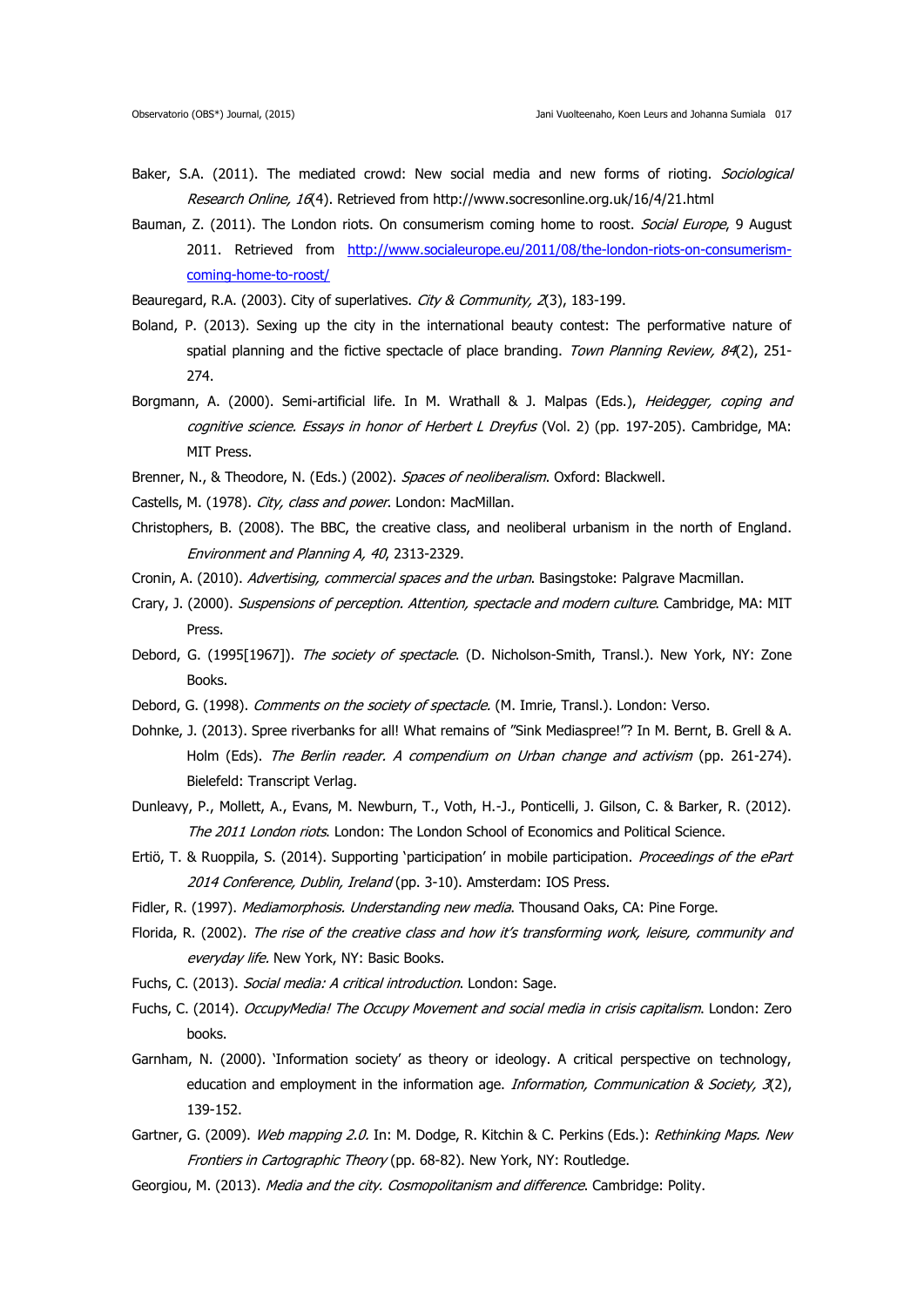- Goffman, E. (1963). Behavior in public places: Notes on the social organization of gatherings. New York, NY: Free Press.
- Gordon, E., & De Souza E Silva, A. (2011). Net locality: Why location matters in a networked world. Oxford: Wiley-Blackwell.
- Gotham, K. F. (2005). Theorizing urban spectacles. Festivals, tourism and the transformation of urban space. *City, 9*, 225-246.
- Graham, S., & Marvin, S. (2001). Splintering urbanism: Networked infrastructures, technological mobilities, and the urban condition. New York: Routledge.
- Harvey, D. (1989). From managerialism to entrepreneurialism: The transformation of urban governance in late capitalism. Geografiska Annaler, 71(b), 3-17.
- Harvey, D. (1989). Rebel cities. London: Verso.
- Hillis, K.. (1999). *Digital sensations*. Minneapolis, MN: Minnesota University Press.
- Hillis, K., Paasonen, S. & Petit, M. (2015). Networked affect. Cambridge, MA: The MIT Press.
- Hollands, R. G. (2008). Will the real smart city please stand up? Intelligent, progressive or entrepreneurial? City 12(3), 303-320.
- Isin, E. & Ruppert, E. (2015). Being digital citizens. London: Rowman & Littlefield.
- Hoyler, M. & Watson, A. (2012). Global media cities in transnational media networks. Tijdschrift voor economische en sociale geografie 104(1), 90-109.
- Jeppesen, T. (2004). The creative class struggle. Kontur,  $10(1)$ , 20-26.
- Jensen, O. B. (2013). Staging mobilities. London: Routledge.
- Juris, Jeffrey S. (2012). Reflections on #Occupy Everywhere: Social media, public space, and emerging logics of aggregation. American Ethnologist 3(2), 259-279.
- Kern, S. (1983). The culture of time and space 1880-1918. Cambridge, MA: Harvard University Press.
- Krätke, S. (2003). Global media cities in a worldwide urban network. European Planning Studies, 11(6), 605-628.
- Krätke, S. (2013). City of talents? Berlin's regional economy, socio-spatial fabric and "worst practice" urban governance. In: M. Bernt, B. Grell & A. Holm (Eds), The Berlin reader. A compendium on Urban change and activism (pp. 131-154). Bielefeld: Transcript Verlag.
- Kinnunen, T., Suopajärvi, T., & Ylipulli, J. (2011). Connecting people Renewing power relations? A research review on the use of mobile phones. Sociology Compass, 5(12): 1070-1081.
- Kitchin, R. (2011). The programmable city. *Environment and Planning B: Planning and Design, 38*, 945-951.
- Kitchin, R. (2014). Making sense of smart cities: addressing present shortcomings. Cambridge Journal of Regions, Economy and Society, 8(1), 131-136.
- Kitchin, R., & Dodge, M. (2011). Code/Space. Software and everyday life. Cambridge, MA: The MIT Press.
- Kolamo, S. & Vuolteenaho, J. (2013). The interplay of mediascapes and cityscapes in a sports megaevent: The power dynamics of place branding in the 2010 FIFA World Cup in South Africa. International Communication Gazette, 75, 502-520.
- Koskela, H. (2006). 'The other side of surveillance': webcams, power and agency. In D. Lyon, D (Ed.), Theorizing Surveillance. The Panopticon and beyond, (pp. 163-181). Devon: Willan.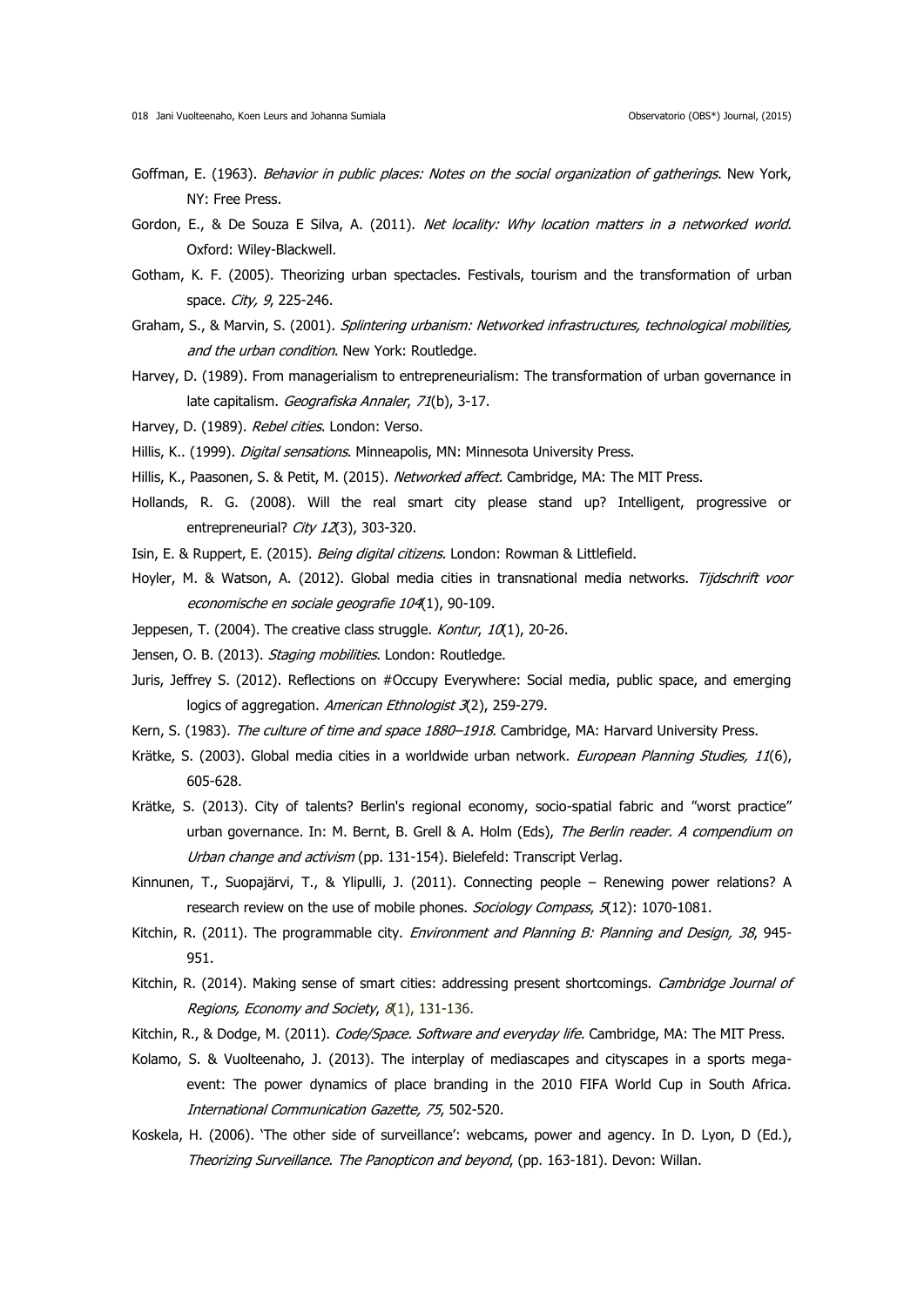- Krajina, Z. (2014). Negotiating the mediated City. Everyday encounters with public screens. London: Routledge.
- Krivý, M. (forthcoming, 2015) Parametricist architecture, smart cities, and the politics of consensus. Ehituskunst. Investigations in architecture and theory, 57.
- Kunstman, A., Vis, F. & Faulkner, S. (2015). Selfie citizenship workshop. April 16. Manchester: Manchester Metropolitan University.
- Lash, S. (2007). Power after hegemony. Cultural studies in mutation? Theory, Culture & Society, 24(3): 55-78.
- Leurs, K. (2015). Digital passages. Migrant youth 2.0. Diaspora, gender and youth cultural intersections. Amsterdam: Amsterdam University Press.
- Leurs, K. (2014). Digital throwntogetherness. Young Londoners negotiating urban politics of difference and encounter on Facebook. Popular Communication, 12(4): 251-265.
- Leontidou, L. (2006). Urban social movements: From the 'right to the city' to transnational spatialities and flaneur activists. City, 10, 259-268.
- Lippert, R.K. & Murakami Wood, D. (2012). The new urban surveillance: Technology, mobility, and diversity in 21st Century Cities. Surveillance & Society, 9, 257-262.
- Lovink, Geert (2012). Networks without a cause: A critique of social media. Cambridge: Polity.
- Mackenzie, A. (2008). Stars, meshes, grids: urban network-images and the embodiment of wireless infrastructures. In: A. Cronin & K. Heatherington (Eds.), Consuming the entrepreneurial city. Image, memory, spectacle, (85-105). New York, NY: Routledge.
- Marcuse, H. (1968). One-dimensional man. Studies in ideology of advanced industrial society. London: Routledge & Kegan Paul.
- Marcuse, P. (2011). Occupy and the provision of public space: The city's responsibilities. Peter Marcuse's Blog, December 1, 2011. Retrieved from [https://pmarcuse.wordpress.com/2011/12/01/occupy](https://pmarcuse.wordpress.com/2011/12/01/occupy-and-the-provision-of-public-space-the-citys-responsibility/)[and-the-provision-of-public-space-the-citys-responsibility/](https://pmarcuse.wordpress.com/2011/12/01/occupy-and-the-provision-of-public-space-the-citys-responsibility/)
- Massey, D. (2005). For Space. London: Sage.
- Mayer, M. (2009). The 'Right to the City' in the context of shifting mottos of urban social movements. City, 13(2–3), 362–374.
- McCann, E. J. (2009). City marketing. In R. Kitchin & N. Thrift (Eds), *International encyclopedia of human* geography (vol2) (pp. 119-125). Amsterdam: Elsevier.
- MacLeod, G. (2002). From urban entrepreneurialism to a revanchist city? On the spatial injustices of Glasgow's renaissance. Antipode, 34(3), 602-624.
- McQuire, S. (2008). The media city. Media, architecture and urban space. Los Angeles, CA: Sage.
- McQuire, S. (2011). Geomedia, networked culture and participatory public space. In R. Hinkel (Ed.) Urban Interior. Informal Explorations, Interventions and Occupations (pp. 113-128). Baunach: Spurbuchverlag.
- McQuire, S. (2013). Photography's afterlife: Documentary images and the operational archive. Journal of Material Culture 18(3), 223-241.
- McQuire, S., Papastergiadis, N. & Cubitt, S. (2008). Public Screens and the transformation of public space. Refractory: A Journal of Entertainment Media. Retrieved from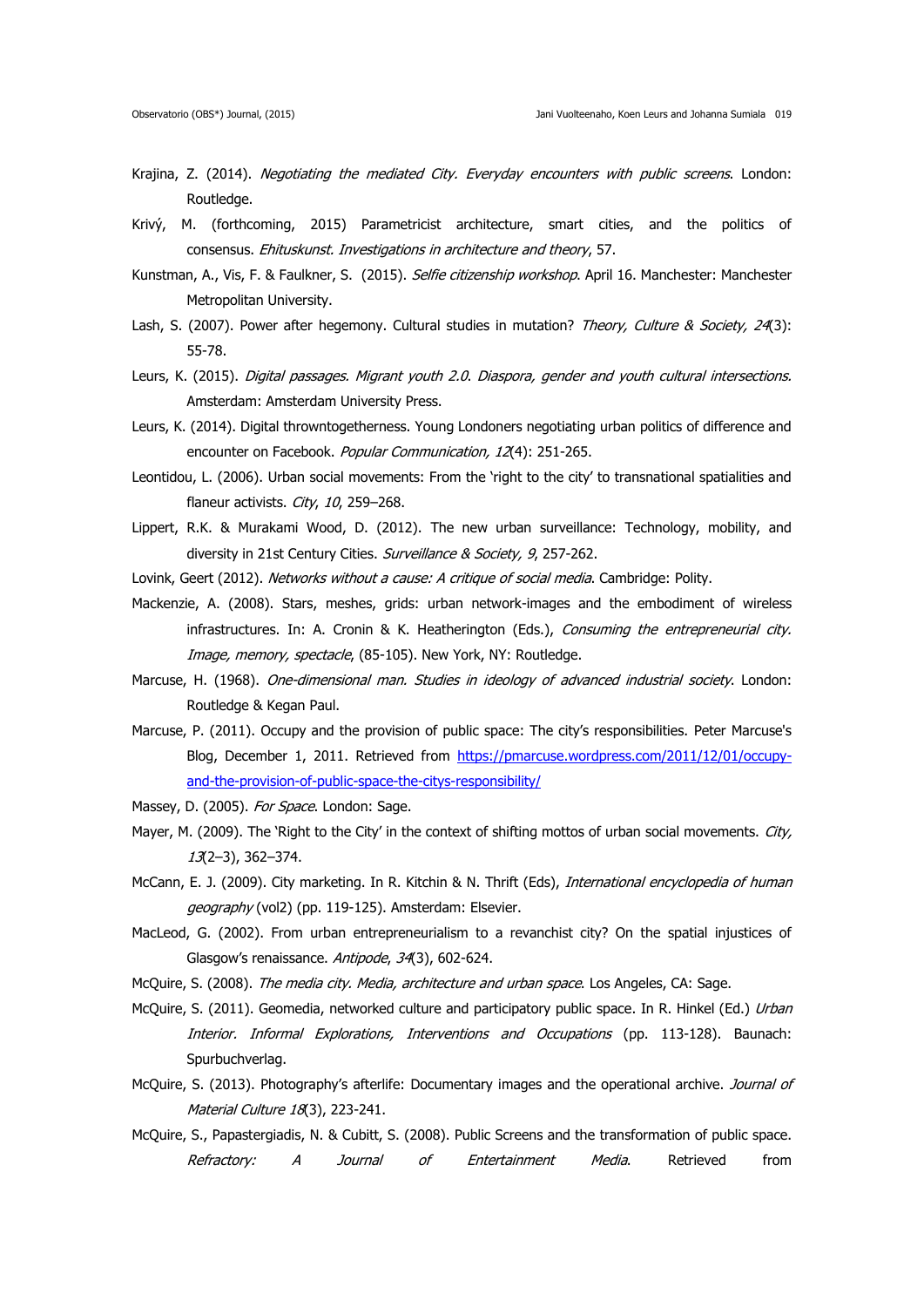[http://refractory.unimelb.edu.au/2008/03/06/public-screens-and-the-transformation-of-public](http://refractory.unimelb.edu.au/2008/03/06/public-screens-and-the-transformation-of-public-space/)[space/](http://refractory.unimelb.edu.au/2008/03/06/public-screens-and-the-transformation-of-public-space/) 

- McRobbie, Angela (2013). Fashion matters Berlin; City-spaces, women's working lives, new social enterprise? Cultural Studies 27(6), 982-1010.
- Murphy, J.W., Mickunas, A. & Pilotta, J.J. (Eds.) 1986. The underside of high-tech: Technology and the Deformation of Human Sensibilities. Westport, CT: Greenwood.
- Näsi, M., Räsänen, P. & Lehdonvirta, V. (2011). Identification with online and offline communities: Understanding ICT disparities in Finland. Technology in Society, 33, 4-11.
- O'Connor, J. & Gu, X. (2010). Developing a Creative Cluster in a Postindustrial City: CIDS and Manchester. The Information Society, 26: 124-136.
- Ozturk, Z., Arayici, Y., Sharman, H. & Egbu, C.O. (2010). Improving communities through knowledge intensive regeneration - Mediacity. Salford University, Salford, UK. Retrieved from <https://www.seek.salford.ac.uk/user/profile/publications/view.do?publicationNum=34851>
- Papacharissi, Z. & Easton, E. (2013). In the habitus of the new: Structure, agency and the social media habitus. In J. Hartley, J. Burgess & A. Bruns (Eds.), A companion to new media dynamics (pp. 171-184). Oxford: Wiley-Blackwell.
- Papastergiadis, N., McQuire, S., Xin G., Barikin, A., Gibson, R., Yue, A., Sun J., Cecelia Cmielewski, C., Soh, Y.R. & Jones, M. (2013). Mega Screens for Mega Cities. Theory, Culture & Society, 30(7), 325-341.
- Peck, Jamie (2005). Struggling with the creative class. *International Journal of Urban and Regional* Research, 29(4), 740-770.
- Pinder, D. (2000). 'Old Paris is no more': Geographies of spectacle and anti-spectacle. Antipode, 32, 357-386.
- Pynchon, T. (1984). Is It O.K. to Be a Luddite? The New York Times. October 28, 1984. Retrieved from: <https://www.nytimes.com/books/97/05/18/reviews/pynchon-luddite.html>
- Rasanen, P. (2006). Consumption disparities in information society. International Journal of Sociology and Social Policy, 26, 48-62.
- Ridell, S. (2010). The cybercity as a medium. Public living and agency in the digitally shaped urban space. International Review of Information Ethics, 12(3), 11-19.
- Ridell, S. (2015). Exploring audience activities and their power-relatedness in the digitalized city: Diversity and routinisation of people's media relations in the triply articulated urban space. In F. Zeller, C. Ponte & B. O'Neill (Eds.), Revitalising Audience Research, (pp. 236-260). London: Routledge.
- Ridell, S., & Zeller, F. (2013). Mediated urbanism: Navigating an interdisciplinary terrain. The International Communication Gazette, 75, 437–451.
- Robinson, J. (2006). Ordinary Cities. Between Modernity and Development. London: Routledge.
- [Rose, G.](http://oro.open.ac.uk/view/person/gr334.html), Degen, M. & C. Melhuish (2014). Networks, interfaces, and computer-generated images: learning from digital visualisations of urban redevelopment projects. *Environment and Planning D:* Society and Space, 32(3), 386-403.
- Schaefer, M. (2011). *Bastard culture. How user participation transforms cultural production*. Amsterdam: Amsterdam University Press.